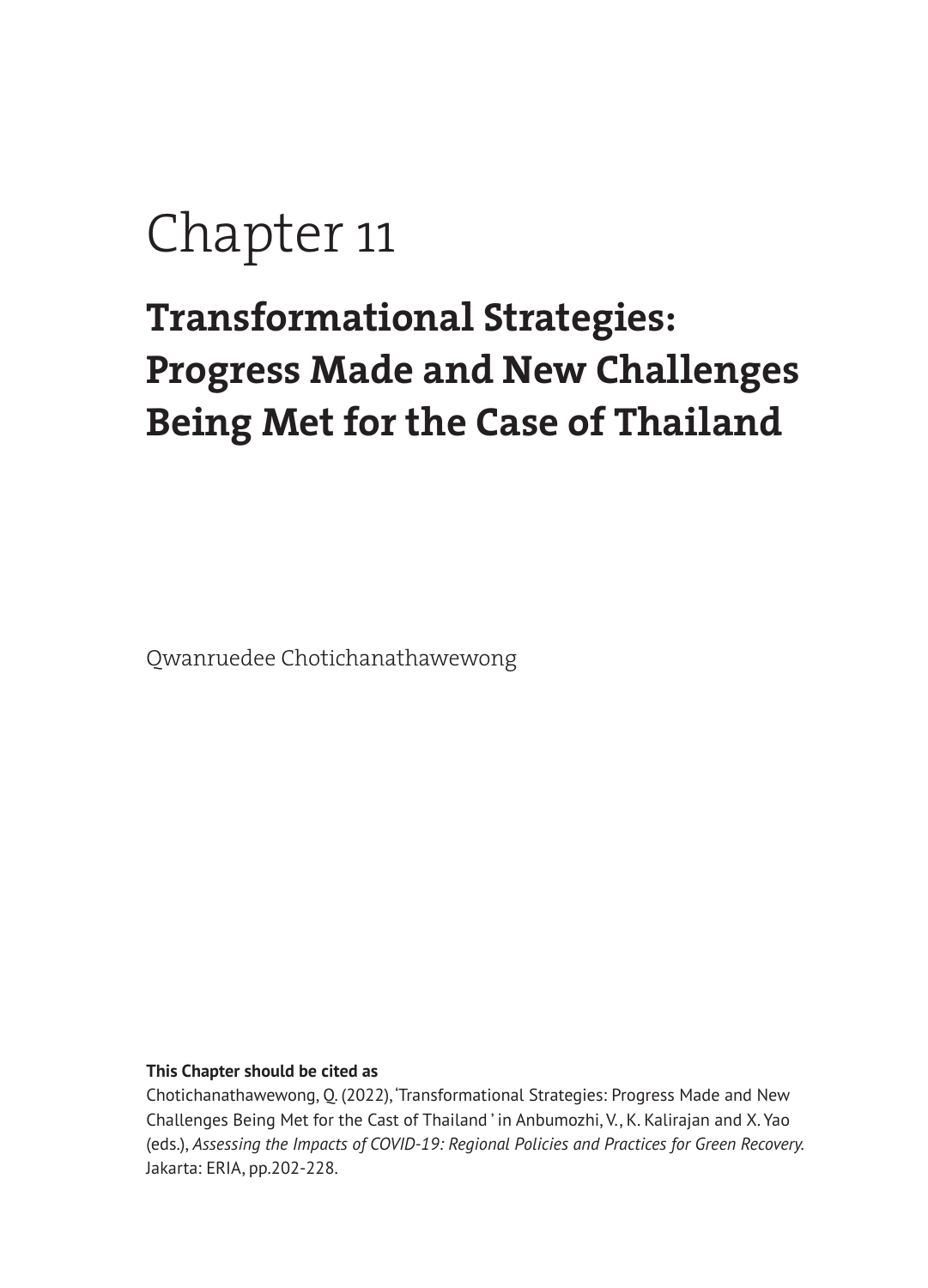# Chapter 11

**Transformational Strategies: Progress Made and New Challenges Being Met for the Case of Thailand**

Qwanruedee Chotichanathawewong

National Research Council of Thailand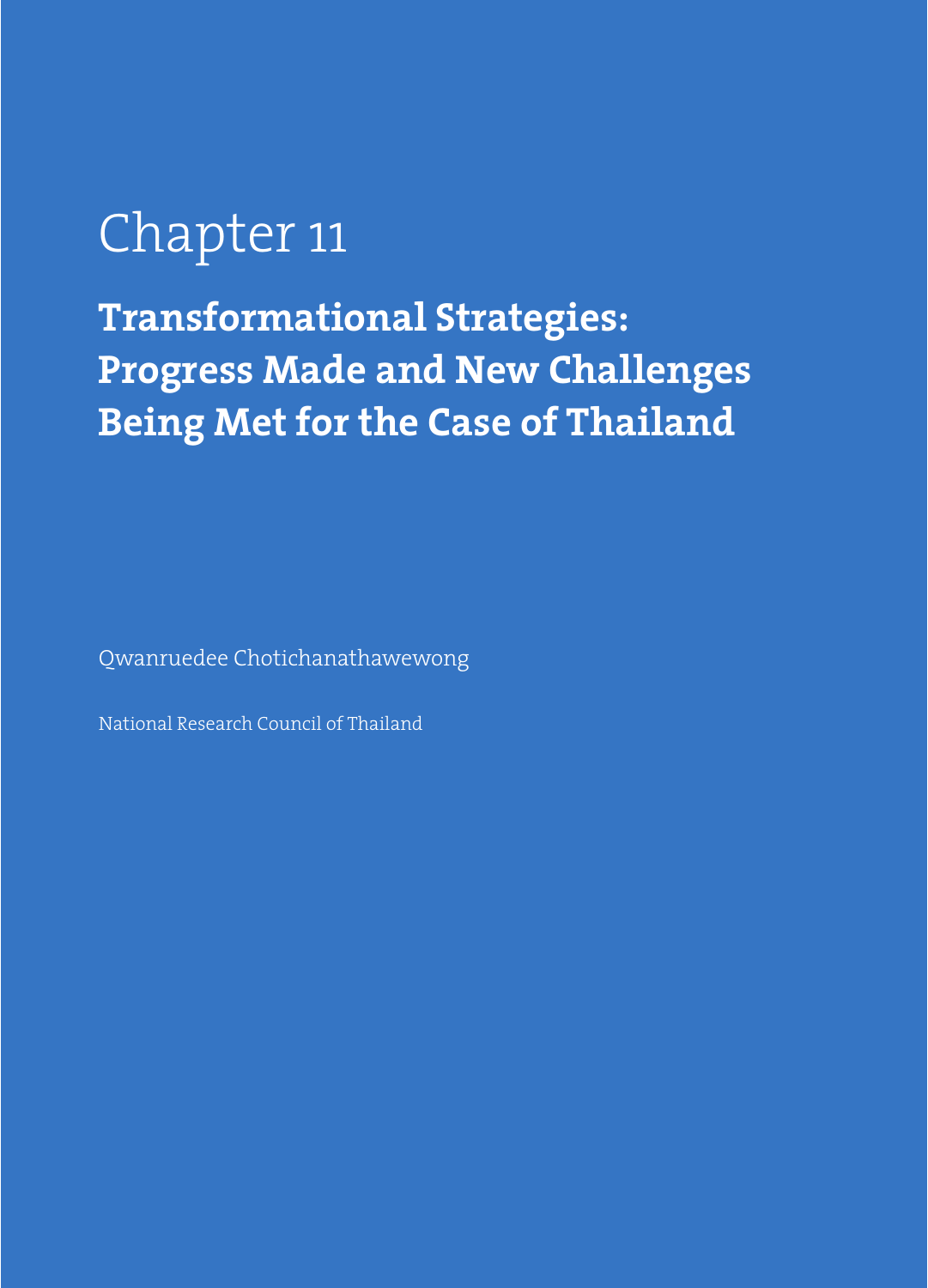## **Chapter 11: Transformational Strategies: Progress Made and New Challenges Being Met for the Case of Thailand**

| 1. Introduction                                                        | 204 |
|------------------------------------------------------------------------|-----|
| 2. Country Strategies for Reducing Emissions Before the Pandemic       | 204 |
| 3. The COVID-19 Pandemic and its Effects                               | 209 |
| 4. Integrating the Concept of 'Green Initiatives' into the Economic    |     |
| Stimulus Packages                                                      | 211 |
| 5. ASEAN Cooperation on Integrating the Concept of 'Green Initiatives' | 224 |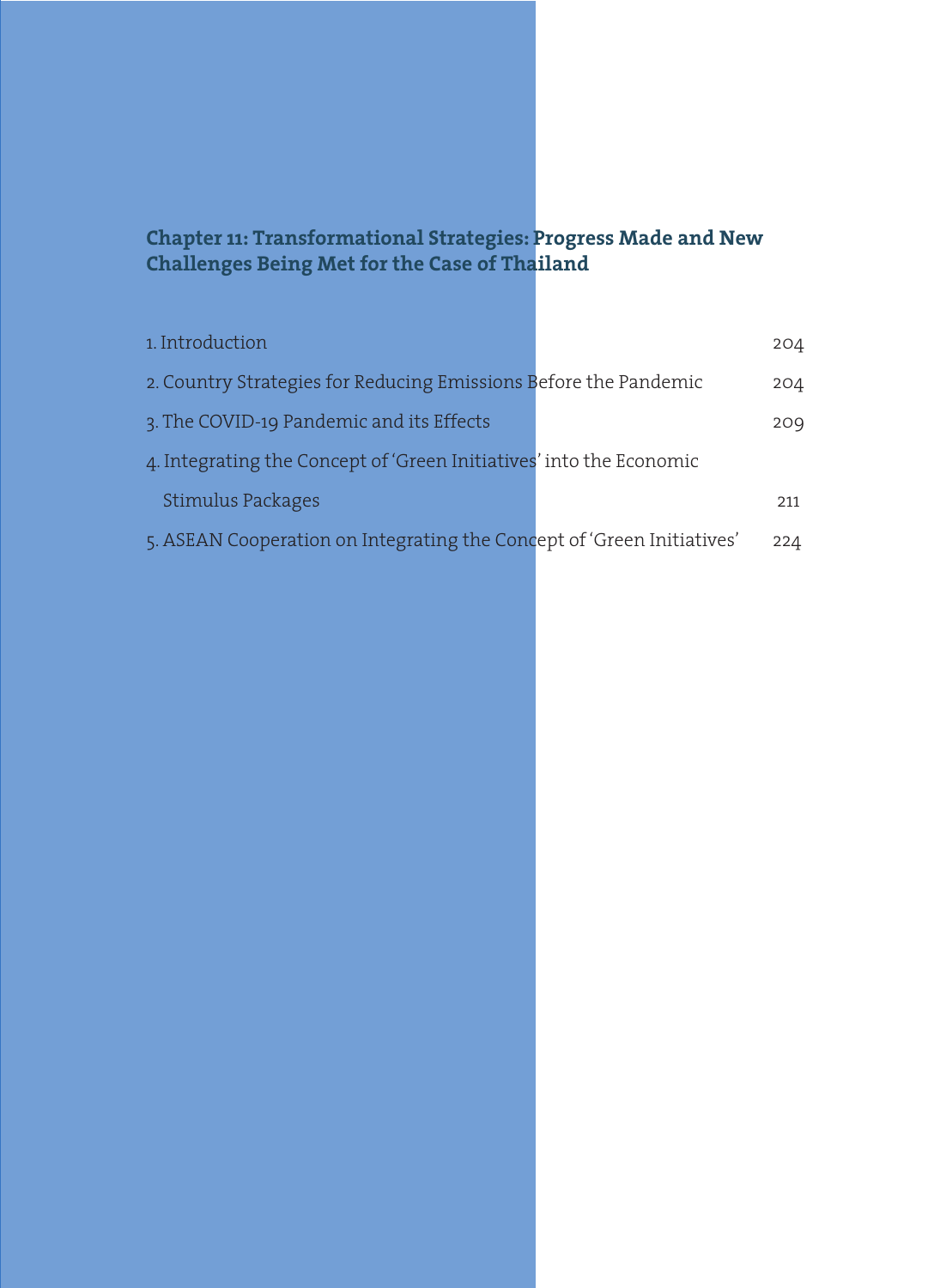## **1. Introduction**

Before the pandemic, Thailand was doing more to implement the Paris Agreement pledge by demonstrating how plans in different sectors would help achieve the agreement's goals and strengthen the implementation of the National Master Plan on Climate Change, the Low Carbon City Initiative, and policies and plans related to climate change.

The pandemic occurred just as Thailand was beginning to reap the rewards of an ambitious national strategy designed to shake off the 'middle-income trap' and propel the economy into high-income status, attracting more than B203.4 billion (US\$6 billion) in foreign investment into its target sectors between January and September 2019.

For Thailand, the economic impact of the pandemic has been serious. The current economic downturn has affected the implementation of measures for policies and plans related to climate change. An example is renewable energy, one of the 10 'S-Curve' sectors, which, like many infrastructure-centric industries, is facing an uncertain short, medium, and long-term future.

The government has passed three stimulus packages for pandemicrelated relief and efforts and to effectively address and facilitate climate change efforts. To address the COVID-19 pandemic and climate change efforts under the economic crisis, the government has to select and re-prioritise strategies and policies that will be successful in the short term and long term.

The objectives of this study are (1) to review the situation of the implementation of policies and plans for supporting the achievement of the Nationally Determined Contribution (NDC), (2) to ensure that the challenges related to the COVID-19 pandemic are effectively addressed and incorporate climate change efforts, and (3) to study and suggest green initiatives under the stimulus package.

#### **2. Country Strategies for Reducing Emissions Before the Pandemic**

Thailand is one of the top-10 countries in the world facing climate risk and has taken proactive and urgent steps to address climate change. The National Climate Change Master Plan (2015-2050) was planned to help Thailand achieve sustainable low-carbon growth and climate change resilience by 2050.

In December 2014, Thailand submitted its communication on Nationally Appropriate Mitigation Actions (NAMAs) to the United Nations Framework Convention on Climate Change (UNFCCC). Thailand endeavoured, on a voluntary basis, to reduce its greenhouse gases (GHG) emissions in the energy and transport sectors to 7%–20% below the business-as-usual (BAU) case by 2020, subject to the level of international support provided in terms of technology development, finance, and capacity building. Thailand's NAMAs include the following countermeasures: renewable energy – biomass, biogas, hydro, solar, wind, waste-to-energy; and energy efficiency – energy efficiency improvements in industries, buildings and transport, and sustainable transport systems.

The Prime Minister of Thailand announced that Thailand ratified the Paris Agreement on 21 September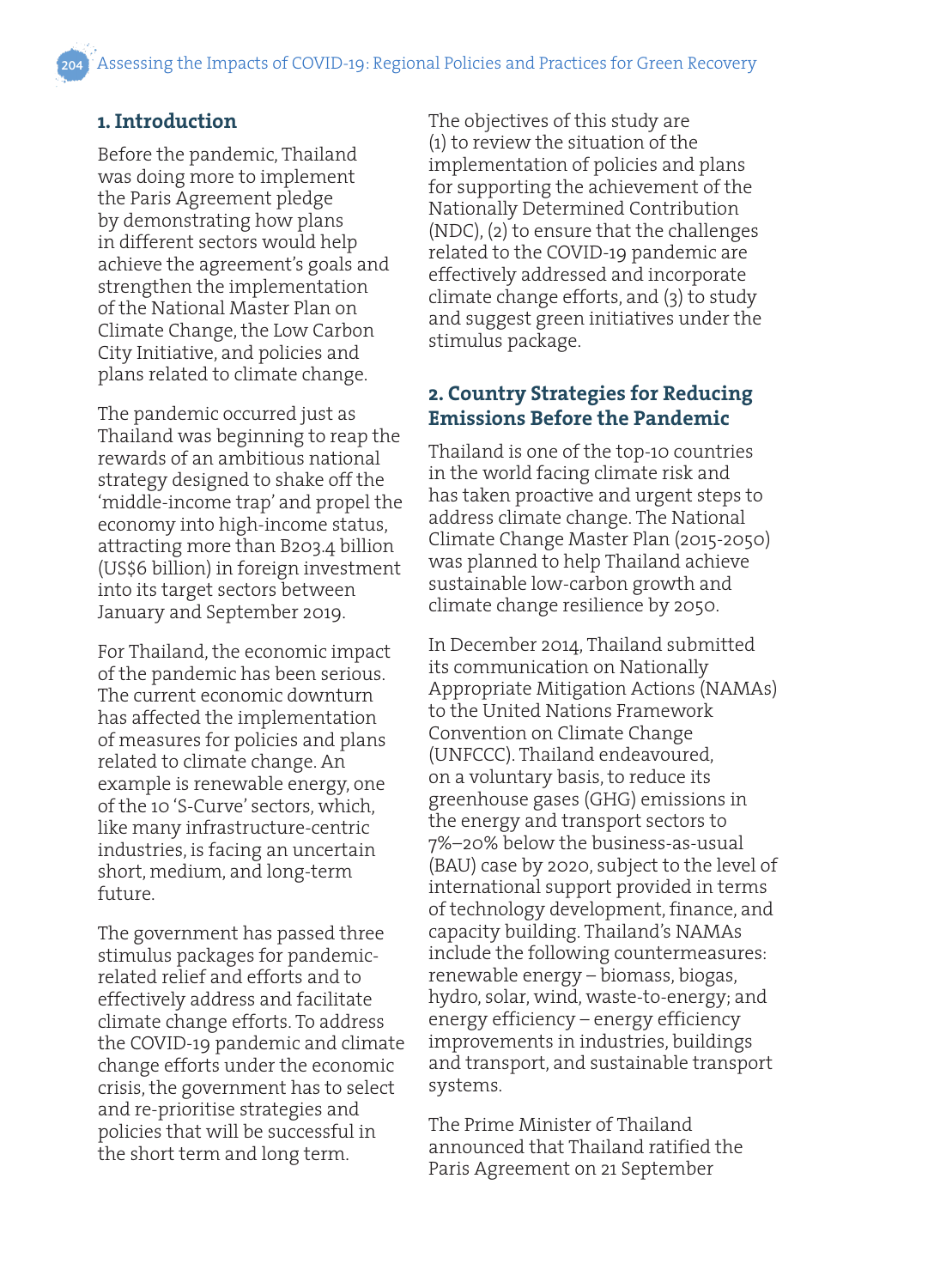

2016. Joining the Paris Agreement was an important step to confirm the commitment of Thailand to moving towards a low-carbon and climate-resilient society. Thailand's commitment to a 20.8% reduction in its GHG emissions by 2030 compared to the business-as-usual level was established in its NDC under the Paris Agreement. The business-as-usual level of GHG emissions in 2030 is

expected to reach 555 megatonnes of carbon dioxide equivalent (Mt CO2-eq), meaning that the country needs to reduce its emissions by 115.6 Mt CO2-eq. Under its NDC Roadmap, the government has allocated the bulk of the target, 113 Mt CO2-eq, to the power generation, manufacturing, transport and buildings/residential sectors (Figure 11.1 and Table 11.1).



#### **Figure 11.1 Thailand's NAMAs and INDCs Targets**

BAU = business as usual, INDCs = Intended Nationally Determined Contributions, NAMAs = Nationally Appropriate Mitigation Actions, Mt CO2-eq = megatonnes of carbon dioxide equivalent. Source: Author, based on Thailand Greenhouse Gas Management Organisation (2020).

In 2017, Thailand's total primary energy supply was 138 Mtoe and was dominated by fossil fuels: 41% from oil, 26% from natural gas, and 12% from coal. At 19% of the total supply, biofuels and waste were the largest source of low-carbon energy, whilst other renewables only counted for 1%.

The government has allocated emission reduction efforts across the sectors in an imbalanced way – of the 113 Mt CO2-eq reduction target, 74% has to be achieved by manufacturing

and transport sector measures. The largest emitter, the power sector, is only required to reduce GHG emissions by 24 Mt CO2-eq, or 20% of the total emission reduction goal, despite being a sub-sector with several low-carbon technologies that are mature, scalable, and competitive.

The power sector was the largest emitter in 2017 at 88 Mt CO2-eq and has the greatest potential for carbon reduction. Electricity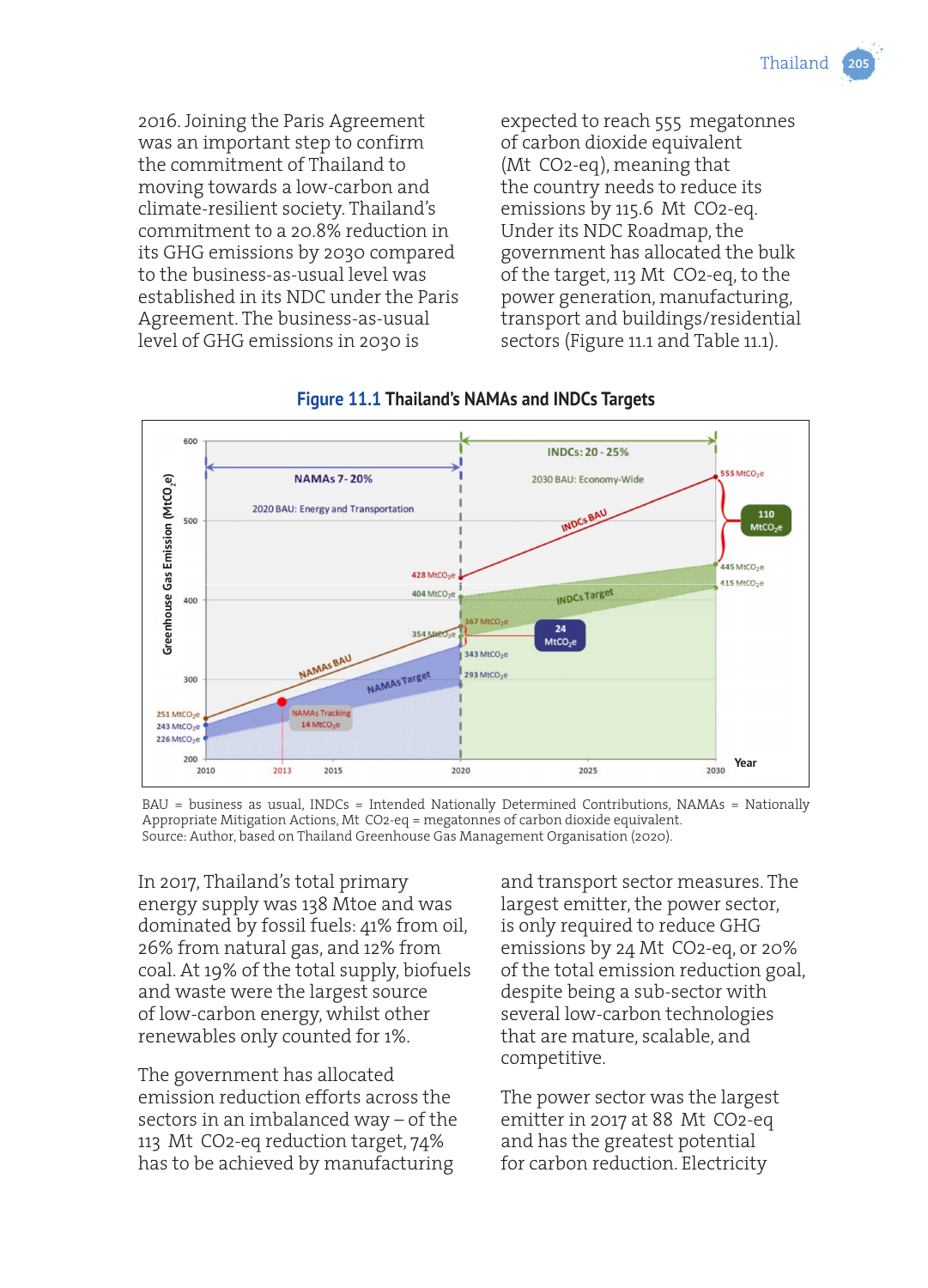production accounts for 36% of total CO2 emissions from fuel combustion, followed by the transport and industrial sectors at 31% and 20%, respectively. Natural gas has been the dominant source for electricity generation in Thailand since the mid-1980s, with its share peaking in the early 2000s at 70%. That fell slightly

to 65% in 2017 with the gradual integration of coal and renewables. Natural gas was responsible for 59% of CO2 emissions from electricity generation. Coal generated less than 20% of total electricity but produced 41% of CO2 emissions from the sector. Generation from renewables accounted for a modest 16% of total generation in 2017 and increased to 20% in 2019.

| Sub-sector                                                                            | <b>Potential (Mt</b><br>$CO$ , eq) |              | <b>Under plans</b>                                                                                                                |  |  |  |  |
|---------------------------------------------------------------------------------------|------------------------------------|--------------|-----------------------------------------------------------------------------------------------------------------------------------|--|--|--|--|
| Total potential in 2030 is 115.6 Mt CO <sub>2</sub> -eq                               |                                    |              |                                                                                                                                   |  |  |  |  |
| <b>Energy sector</b>                                                                  | 113                                |              |                                                                                                                                   |  |  |  |  |
| Power plant                                                                           | 24                                 |              |                                                                                                                                   |  |  |  |  |
| - Energy efficiency in power plants                                                   |                                    | 6            | Power Development Plan 2015 (PDP2015)                                                                                             |  |  |  |  |
| - Renewable energy                                                                    |                                    | 18           | Alternative Energy Development Plan<br>(AEDP2015), PDP2015                                                                        |  |  |  |  |
| Energy use in households                                                              | $\overline{4}$                     |              |                                                                                                                                   |  |  |  |  |
| - Increasing efficient use in households                                              |                                    |              | Energy Efficiency Plan (EEP2015)                                                                                                  |  |  |  |  |
| - Using renewable energy                                                              |                                    |              | AEDP2015                                                                                                                          |  |  |  |  |
| Energy use in buildings                                                               | $\mathbf{1}$                       |              | EEP2015                                                                                                                           |  |  |  |  |
| - Increasing efficient use in buildings                                               |                                    | $\mathbf{1}$ |                                                                                                                                   |  |  |  |  |
| Energy use in industry                                                                | 43                                 |              |                                                                                                                                   |  |  |  |  |
| - Increasing efficient use in industry                                                |                                    | 11           | EEP2015, Thailand Refrigeration and<br>Air Conditioning Nationally Appropriate<br><b>Mitigation Action</b><br>(RAC NAMAs project) |  |  |  |  |
| - Using renewable energy                                                              |                                    | 32           | AEDP2015                                                                                                                          |  |  |  |  |
| Transport                                                                             | 41                                 |              |                                                                                                                                   |  |  |  |  |
| - Increasing efficient use in transport                                               |                                    | 31           | EEP2015, Master Plan for Transport                                                                                                |  |  |  |  |
| - Using biomass fuel in vehicles                                                      |                                    | 10           | <b>AEDP 2015</b>                                                                                                                  |  |  |  |  |
| <b>Waste sector</b>                                                                   |                                    |              |                                                                                                                                   |  |  |  |  |
| Solid waste management                                                                | 1.3                                |              |                                                                                                                                   |  |  |  |  |
| - Reducing the amount of waste                                                        |                                    | 1.3          | Master Plan for Solid Waste Management,<br>Environmental Quality Management Plan                                                  |  |  |  |  |
| Wastewater management                                                                 | 0.7                                |              |                                                                                                                                   |  |  |  |  |
| - Increasing biogas production from<br>methane recovery from industrial<br>wastewater |                                    |              | PDP2015, AEDP2015                                                                                                                 |  |  |  |  |
| - Industrial wastewater management                                                    |                                    |              | Clean technology mitigation                                                                                                       |  |  |  |  |
| - Domestic wastewater management                                                      |                                    |              | Master Plan for Climate Change, Pollution<br>Management Plan                                                                      |  |  |  |  |
| Industrial process and product use sector                                             |                                    |              |                                                                                                                                   |  |  |  |  |
| Adjusting industrial production processes                                             |                                    |              |                                                                                                                                   |  |  |  |  |
| - Substituting clinker                                                                |                                    | 0.3          |                                                                                                                                   |  |  |  |  |
| - Substituting refrigerant                                                            |                                    | 0.3          | Montreal Protocol, RAC NAMA                                                                                                       |  |  |  |  |

#### **Table 11.1 GHG Reduction Measures Based on the GHG Reduction Roadmap**

GHG = greenhouse gas, Mt CO2-eq = megatonnes of carbon dioxide equivalent, RAC NAMA = Refrigeration and Air Conditioning Nationally Appropriate Mitigation Action. Source: Author.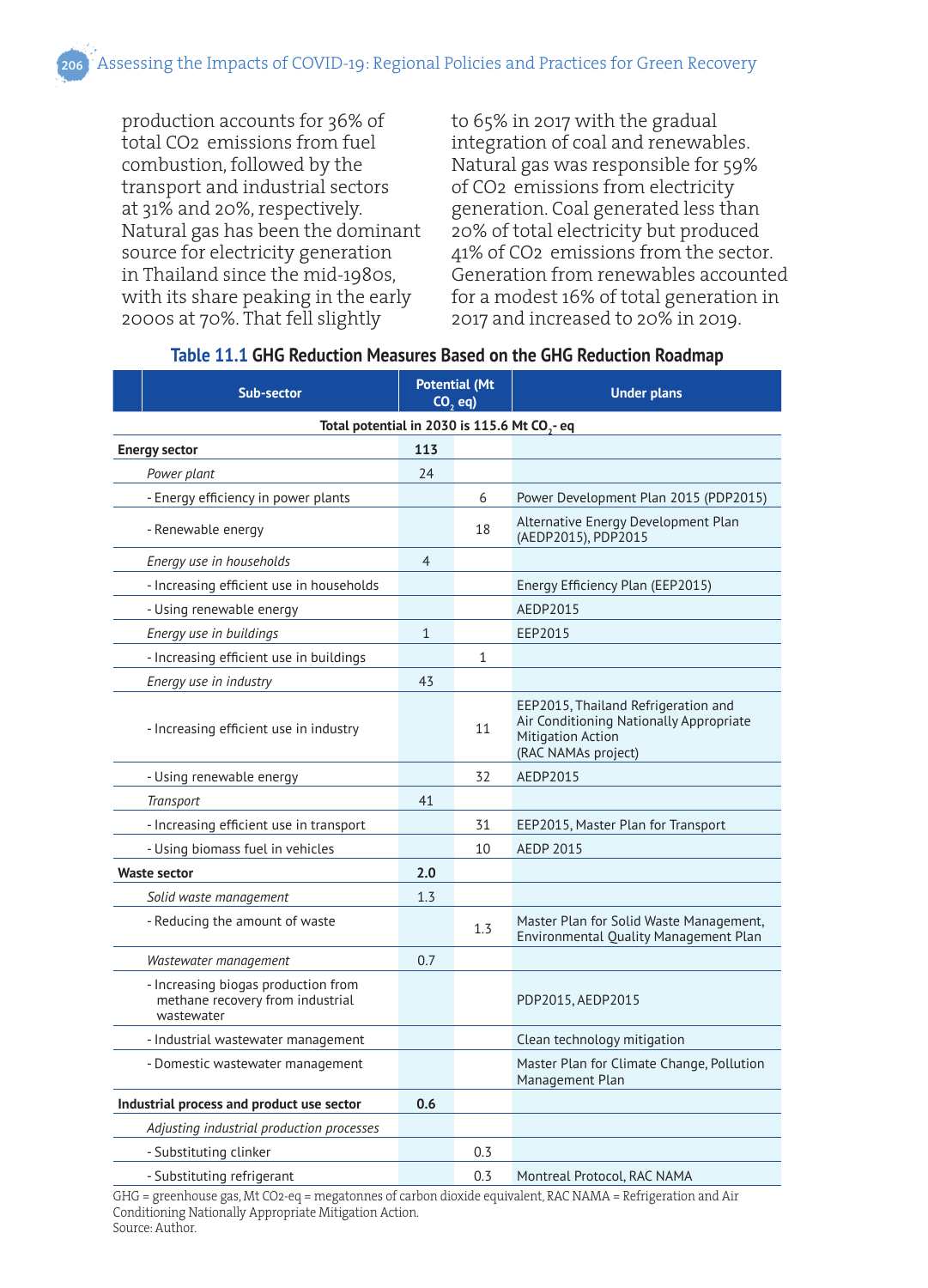Thailand

## **2.1. Energy Efficiency Development Plan (EEDP 2011**–**2036)**

Energy efficiency measures are expected to reduce emissions by around 49 Mt CO2-eq on average annually by 2030, over 40% of Thailand's emission reduction target. The revised 20-year Energy Efficiency Development Plan (EEDP 2011–2036) was developed with the aim to reduce energy intensity by 30% in 2036, compared with that in 2010, or equivalent to a decrease in final energy consumption by 28% in 2030, or around 57,400 kilotonnes of oil equivalent

(ktoe), as shown in Table 11.2. Energy intensity will be reduced from 15.28 ktoe/billion baht in 2010 to 10.7 ktoe/billion baht in 2036. The EEDP targets mainly the transport and industrial sectors, which are responsible for 54% and 26% of the total energy demand reduction target, respectively. The remaining 20% will primarily be covered by the buildings and residential sectors. The main uncertainty for the EEDP is that over 60% of the target is to be met by voluntary programmes. This makes it harder to forecast the carbon reduction achievements.

## **Table 11.2 Comparison of the Targets of the Previous and Revised 20-year EEDP (kilotonnes of oil equivalent)**

| <b>Economic sector</b>              | Target of 20-year EEDP<br>$(2011 - 2030)$ | <b>Target of 20-year EEDP</b><br>$(2015 - 2036)$ |  |  |
|-------------------------------------|-------------------------------------------|--------------------------------------------------|--|--|
| Industry                            | 16.100                                    | 24,000                                           |  |  |
| Transportation                      | 16,800                                    | 10.700                                           |  |  |
| Commercial building and residential | 5,300                                     | 22,700                                           |  |  |
| Total                               | 38,200                                    | 57,400                                           |  |  |

EEDP = Energy Efficiency Development Plan. Source: Ministry of Energy (2020).

## **2.2 Power Development Plan (PDP 2018**–**2037)**

Reflecting the shift in the fuel mix from the 2015 Power Development Plan (PDP), the revised plan reduced Thailand's 2030 power sector emissions projections by 5%, from 100 Mt CO2-eq to 95 Mt CO2-eq, whilst meeting a demand forecast up by 4% (Table 11.3). Thailand supports renewables with a feed-in-tariff scheme and

has a buy-back policy to support distributed solar generation. In the 2018 Revised PDP, Thailand shifted from a focus on reducing its dependency on natural gas to reducing generation from coal power plants and electricity imports. As for the power sector, the Revised PDP outlines a 4,000 megawatt (MW) potential demand reduction through energy conservation.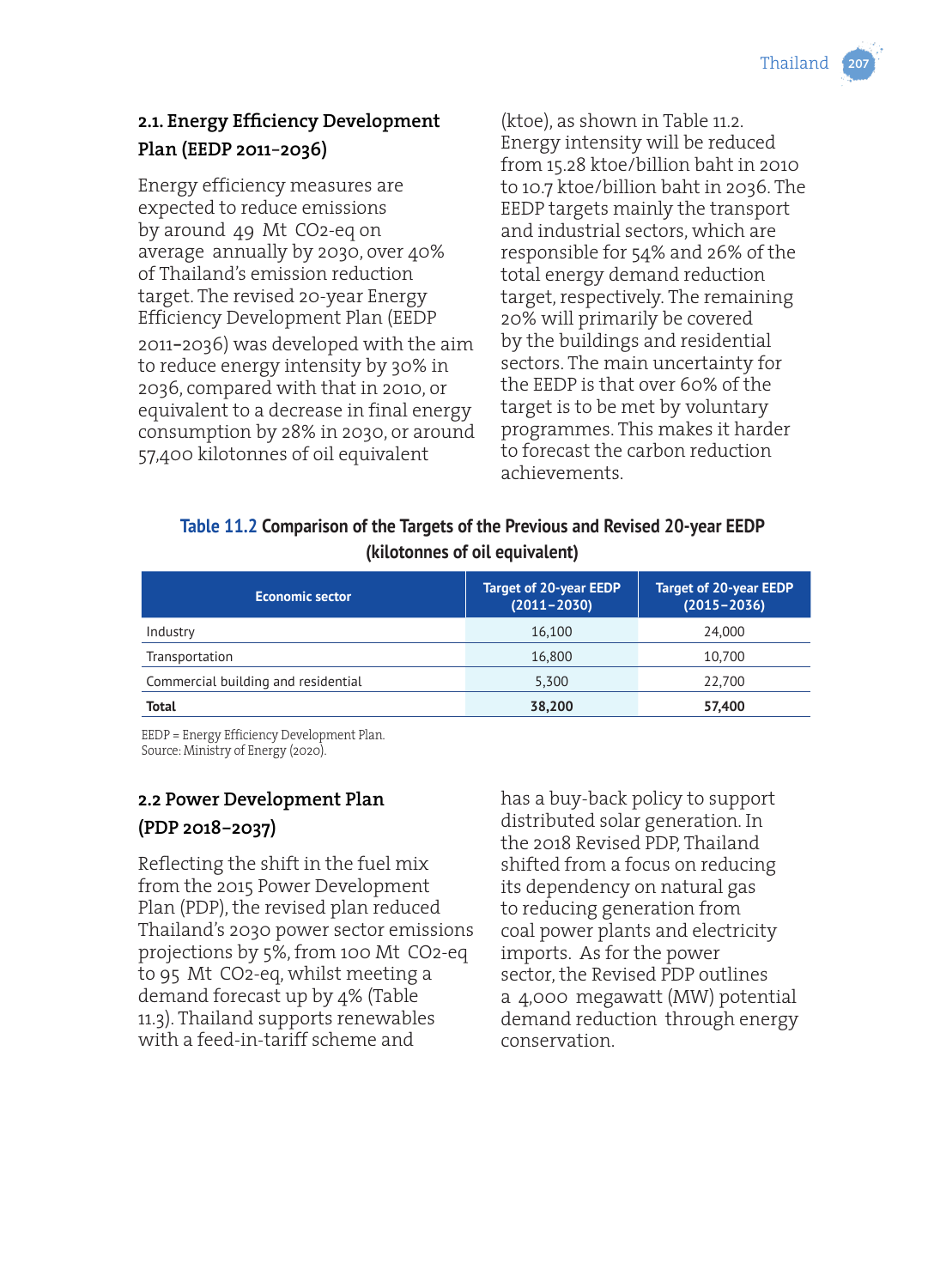| <b>Generation by fuel type</b>                      | <b>Target of 20-year PDP</b><br>$(2015 - 2036)$ | <b>Target of 20-year PDP</b><br>$(2018 - 2037)$ |  |  |
|-----------------------------------------------------|-------------------------------------------------|-------------------------------------------------|--|--|
| Natural gas                                         | 37%                                             | 53%                                             |  |  |
| Coal/lignite                                        | 23%                                             | 11%                                             |  |  |
| Imported hydropower                                 | 15%                                             | 9%                                              |  |  |
| Other renewables                                    | 20%                                             | 21%                                             |  |  |
| Nuclear                                             | 5%                                              | 0%                                              |  |  |
| Energy conservation                                 | 0%                                              | 6%                                              |  |  |
| CO <sub>2</sub> intensity kg (CO <sub>3</sub> /kWh) | 0.319                                           | 0.271                                           |  |  |

#### **Table 11.3 Comparison of the Targets of the Previous and Revised 20-Year PDP**

CO2 = carbon dioxide, kWh = kilowatt hour, PDP = Power Development Plan. Source: IEA (2020).

## **2.3. Alternative Energy Development Plan (AEDP 2015**–**2036)**

The Alternative Energy Development Plan (AEDP 2015– 2036) increases the target for installed alternative energy to 19,635 MW in 2036 by promoting the use of non-fossil fuels in power and transport (Table 11.4).

The overall goal is to reduce fossil fuel consumption by 39 Mtoe by 2036, corresponding to 30% nonfossil energy in the total final energy consumption. Addressing GHG emissions is complex because, historically, increased GHG emissions in Thailand were caused by increased energy demand. This in turn stemmed from positive trends, such as economic growth, urbanisation, and a shift in economic structure towards industrial production.

#### **Table 11.4 Comparison of 2014 Capacity and the Target of the 20-year Alternative Energy Development Plan (2015**–**2036) (megawatts)**

| , <sub>3</sub>  |              |                |               |              |             |              |                        |              |
|-----------------|--------------|----------------|---------------|--------------|-------------|--------------|------------------------|--------------|
|                 | <b>Waste</b> | <b>Biomass</b> | <b>Biogas</b> | <b>Hydro</b> | <b>Wind</b> | <b>Solar</b> | <b>Energy</b><br>crops | <b>Total</b> |
| 2014 Capacity   | 48           | 2.199          | 226           | 3.016        | 220         | 1,570        | $\sim$                 | 7,279        |
| Target for 2036 | 501          | 5,570          | 600           | 3,282        | 3,002       | 6,000        | 680                    | 19,635       |

Source: IEA (2015).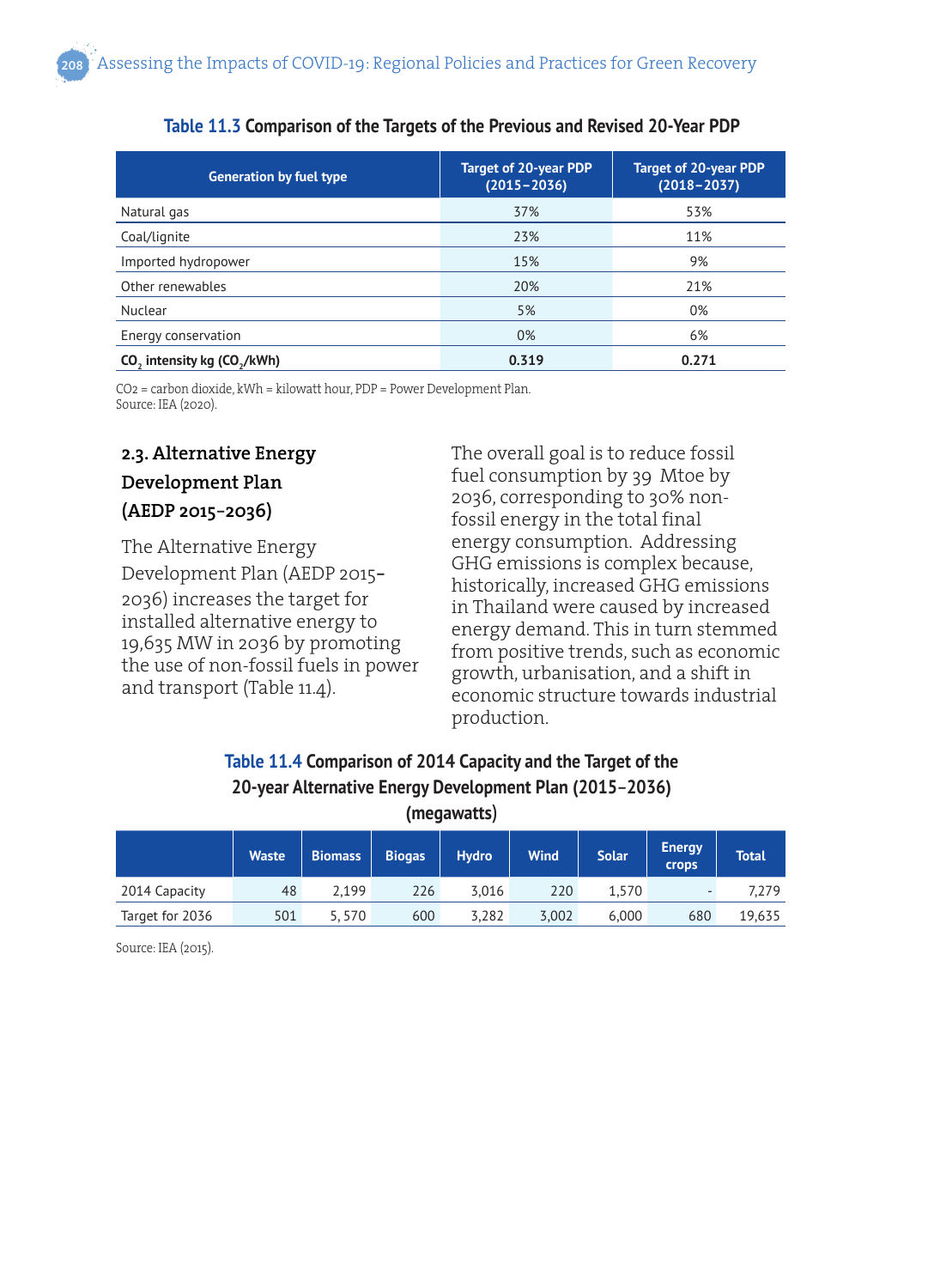#### **2.4. Smart Grid Master Plan (2015**–**2036)**

The Smart Grid Master Plan (2015– 2036) was set up to make Thailand the electricity hub in the Association of Southeast Asian Nations (ASEAN) and create new business for energy producers. The Metropolitan Electricity Authority (MEA), Electricity Generating Authority of Thailand (EGAT), and Provincial Electricity Authority (PEA) work together on this megaproject. This project is divided into four phases: preparation (2015–2016), short-term projects (2017–2021), medium-term projects (2022–2031), and long-term projects (2032–2036). The short-term projects will include the development of pilot projects to test the technical suitability and investment feasibility of each technology. This phase will largely cover the expansion of alternative power grids and energy system management, electric vehicles and charging station networks, and power pack projects, and aims to establish portable energy storage systems within users' homes to support the installation of solar rooftops. Projects in the shortterm phase are expected to reduce the consumption of electricity from the main facilities by at least 300 MW through the establishment of at least three micro-grids. Other benefits of these projects will be a reduce power outages and malfunctions, as well as an increase in the production of renewable energy by at least 15%.

#### **2.5. Carbon intensity**

Oil has always been the largest source of CO2 emissions from fuel combustion, but emissions from natural gas and coal have grown rapidly since the 1990s, together accounting for around 60% of the total in 2017. The carbon intensity of the energy supply has been consistently declining and decreased from 2.15

t CO2-eq to 1.77 t CO2-eq between 2001 and 2017. Thailand's carbon intensity is well below the world average, which has stayed at around 2.38 t CO2-eq since 1990.

## **2.6. CO2 intensity of electricity**

Whilst electricity generation continues to grow at about 2% per year, shifts in the generation mix and more efficient fossil fuel plants have led CO2 emissions from the power sector to plateau since 2013. Improved technology and efficiency have lowered the CO2 intensity of electricity generation since the 1990s. It fell by 12% between 2013 and 2017 to reach 473 t CO2/GWh in 2017, just below the world average (485 t CO2/GWh).

## **3. The COVID-19 Pandemic and its Effects**

In January 2020, Thailand became the second country to confirm a COVID-19 case. As the COVID-19 pandemic continues to escalate around the world, the economic fallout weighs ever deeper on Asia. Throughout the region, tourism has collapsed, and export industries are suffering. Thailand has succeeded in controlling the pandemic by working through a combination of government action, social responsibility and community solidarity. Of course, that success entirely depends on continued vigilance, a whole-of-society approach, and ramped-up testing to prevent a second wave as borders open and full economic activities are resumed.

For Thailand, the economic impact of the pandemic has been serious, with predictions of an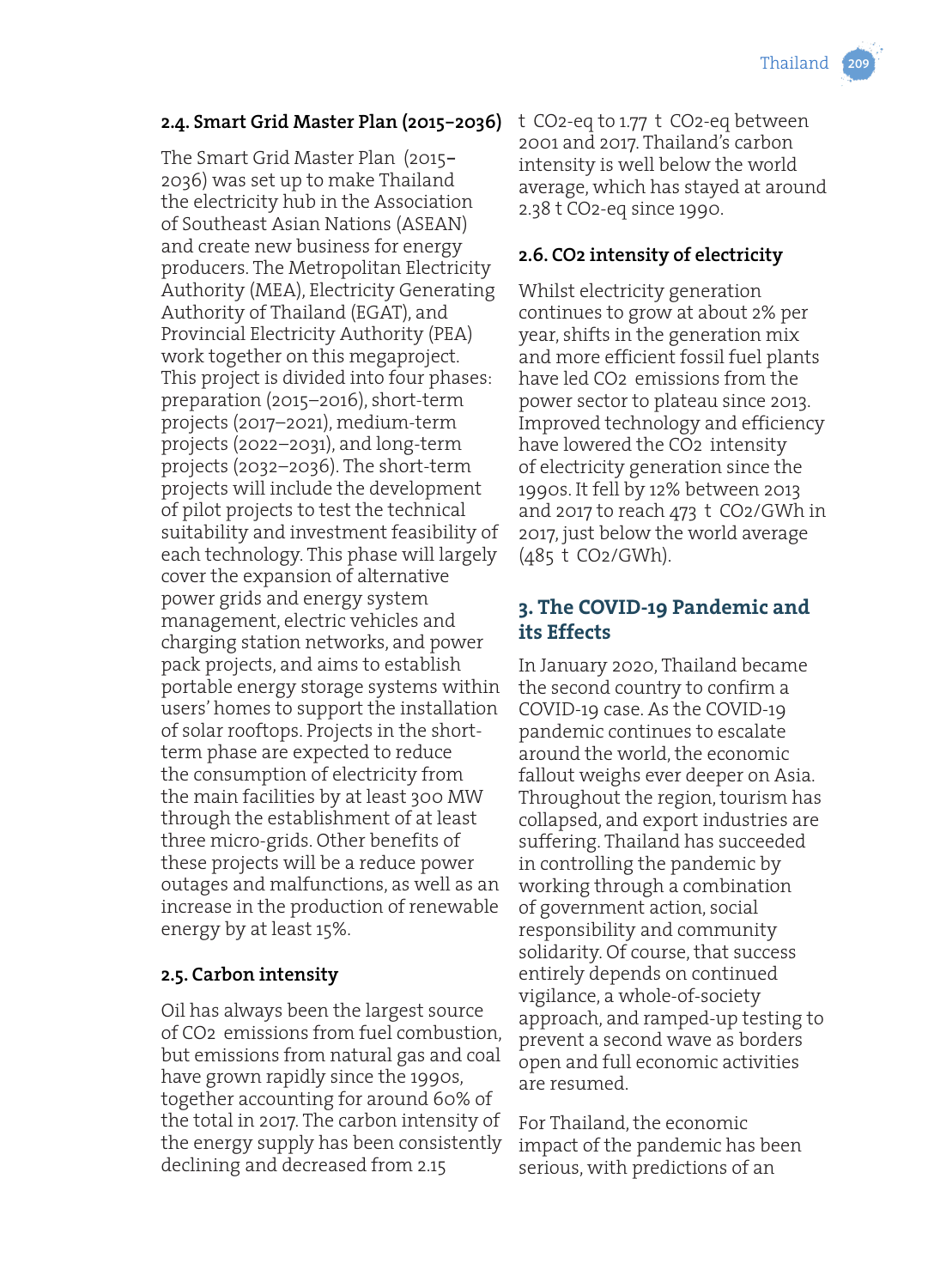8.1% contraction of the economy in 2020, whilst imports are expected to plunge by nearly 20%. It is estimated that 65% of people have incomes that are totally or very inadequate under the pandemic conditions. The government has passed three stimulus packages for pandemic-related relief and efforts to support sectors across society and business and to promote domestic travel.

Phase 1 was issued on 4 March 2020 and was valued at B100 billion, providing financial assistance to small and medium-sized enterprises (SMEs), as well as tax relief and cash handouts.

Phase 2 was issued on 24 March 2020 and was valued at B117 billion. The second phase focused on enhancing the incentives provided in Phase 1 and extending the filing of tax returns for businesses and employees.

Phase 3 was issued on 7 April 2020 and was valued at B1.9 trillion (equivalent to 10% of gross domestic product (GDP)) to mitigate the economic impacts caused by the COVID-19 outbreak. It targets three areas: (1) commercial banks for providing soft loans to SMEs; (2) households, temporary workers, contract workers, and selfemployed persons for providing cash handouts; and (3) the financial services sector for ensuring liquidity in the financial sector.

The total budget of the three stimulus packages can be divided for support as follows:

(1) ฿500 billion to lend to SMEs. The package provides ฿500 billion in funding for commercial banks

to lend to SMEs. SMEs contribute to some 40% of GDP and employ 80% of the total workforce. This soft loan for SMEs (with an existing credit line of under ฿500 million) will be provided at an annual interest rate of 2%. For the first 6 months, however, the interest rate will be at 0%, which will be absorbed by the government. There will also be a 6-month grace period on debt moratorium for SMEs with credit lines not exceeding  $\$$ 100 million. These measures are designed to mitigate the immediate liquidity problems of SMEs so that they are still able to pay employees' salaries.

(2) ฿1 trillion to help farmers and households. The funds go towards farmers, households, community infrastructure programmes, public health services, and job creation schemes. From this total, ฿600 billion was allotted to ramp up financial aid to temporary workers, contract workers, and self-employed persons. This includes providing ฿5,000 (US\$154) in monthly handouts for 6 months. This assists some 9 million workers impacted by the pandemic, and 20 million people have applied for the cash handout programmes.

 The remaining ฿400 billion goes towards rehabilitating the economy through projects that create jobs, build local infrastructure, and strengthen local communities.

(3) ฿400 billion for stabilising the financial sector. The government has allocated ฿400 billion to establish a Corporate Bond Liquidity Stabilization Fund, a special lending scheme that allows the Bank of Thailand (BOT) to buy corporate bonds through the fund to ensure sufficient liquidity in the market.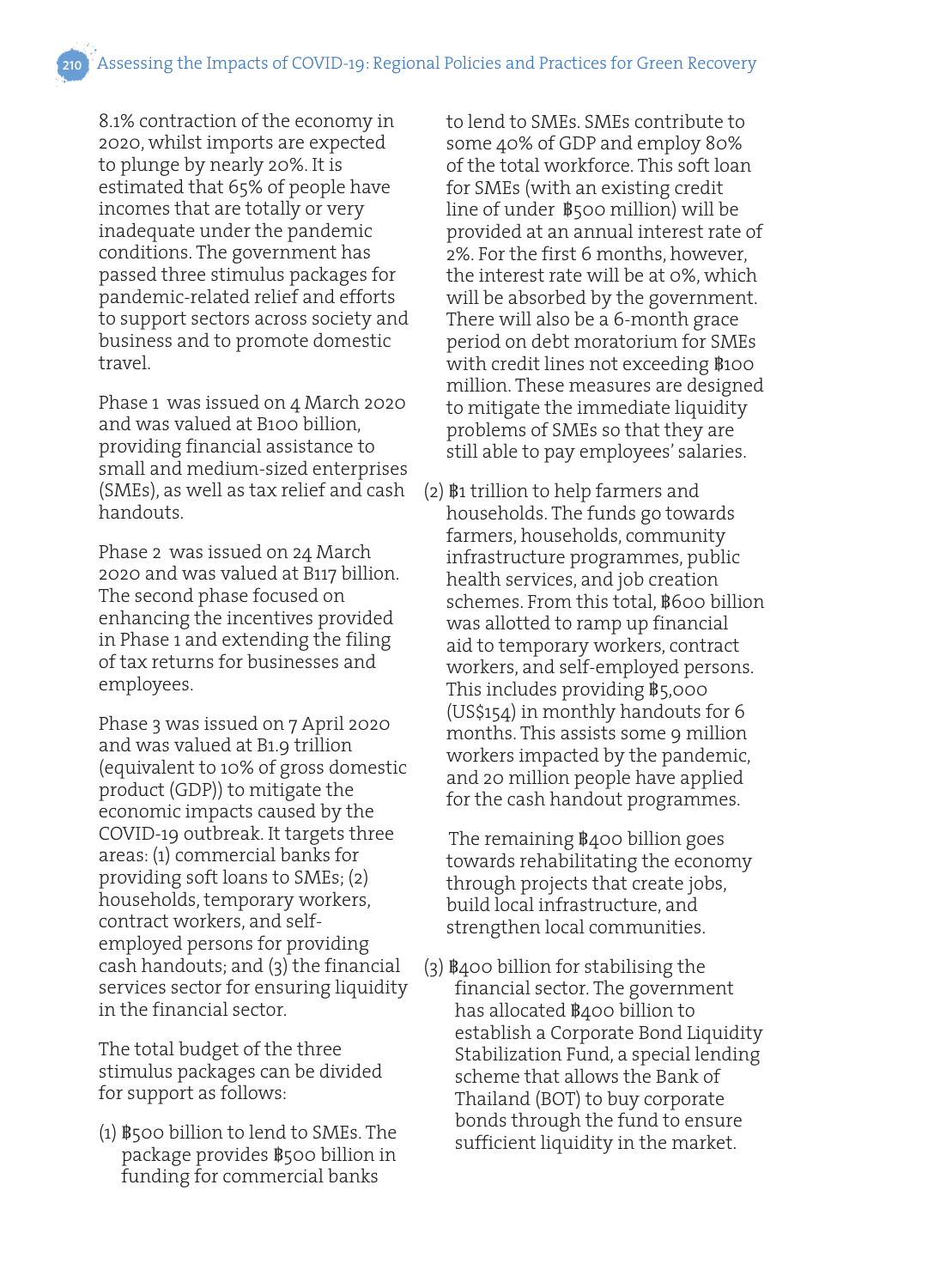(4) Enact legislation to transfer budgets worth ฿80 billion– ฿100 billion from ministries to finance measures to handle the COVID-19 outbreak.

Meanwhile, taking into consideration the liquidity concerns of several businesses who have opted to redeem their bond mutual funds, the Ministry of Finance (MOF), the Securities and Exchange Commission (SEC), and the BOT have announced several measures to minimise any subsequent impact on the funds' value:

- Bond mutual funds: A special facility under the BOT's aegis will provide liquidity for mutual funds through commercial banks.
- Corporate bonds: ฿70 billion– ฿100 billion has ben earmarked by the Thai Bankers' Association, the Government Savings Bank, Thai insurance providers, and the Government Pension Fund.
- Government bonds: Matters will continue as usual, with the BOT providing liquidity to the government bond market through bond purchasing.

On 20 May 2020, the BOT announced to further cut the policy rate from 0.75% to 0.5%. The BOT expects this to reduce the interest burden on borrowers affected by the pandemic and to alleviate the liquidity strain in financial markets.

The government will also need to closely watch the impact at the household level in the third and fourth quarters and further refine the mix of stimulus measures with sharper targeting. In terms of vulnerabilities, the impact assessment indicates that the youth could potentially lose out the most given rising unemployment and with nearly half a million young people joining the labour force at a time when jobs are difficult to secure. Similarly, women and men are impacted equally, yet differently, which will serve as a drag on the recovery process.

Such measures under three stimulus packages will help in the short term, but long-term resilience for the Thai economy lies in reconciling the country's need for tourist dollars with the need to protect the ecosystem.

## **4. Integrating the Concept of 'Green Initiatives' into the Economic Stimulus Packages**

The COVID-19 crisis opens up opportunities for everyone to rethink and find new ways to enhance cooperation in various areas, such as food and energy security, public health, and the utilisation of digital economy, which will help mitigate the economic effects and the disruptions to supply chains. One of the post-COVID-19 strategies proposed by the Office of National Higher Education Science Research and Innovation Policy Council and Thailand Future Foundation mentions several dimensions related to the Sustainable Development Goals (SDGs), a resilient society, and the present national strategy. However, the ways for implementation, organisation, and budget are not presented. This idea consists of five issues:

Put human security first. Priority is shifted from the economy to human security in four aspects: food, healthcare, energy, and jobs.

Moving beyond GDP. This issue introduces a paradigm shift from GDP growth to balanced growth through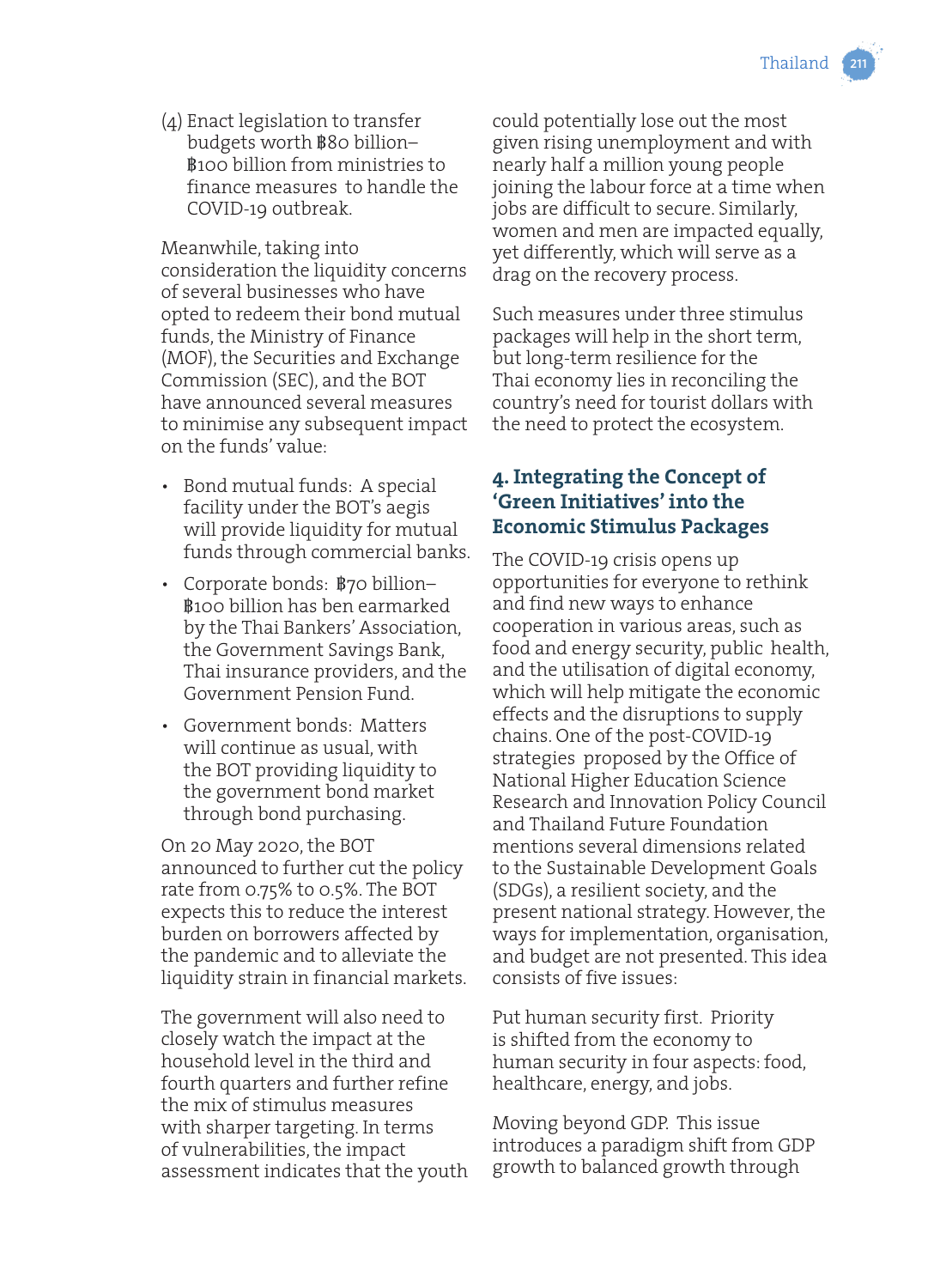the development and applications of the SDGs, the Bio-Circular-Green economic model, an ecosystem supporting e-commerce, the local economy, and new growth engines.

Reinvention in education and human capital. This issue centres around the improvements in the education system to enhance learning capacity, a hybrid education model for the future incorporation of online and offline education and coop programmes, and reskilling and upskilling programmes for lifelong learning.

Leaving no one behind. This aspect aims at tackling poverty and inequality utilising advanced technology, such as big data analytics, to support the design and implementation of government programmes, such as universal basic income and targeting welfare.

Create an open and resilient society. Technologies and measures are developed and implemented to create transparency in governance and develop an open collaboration platform allowing all stakeholders to participate in national development and strengthen the public-privatepeople (PPP) collaboration.

The current national strategy addresses long-term climate policies to guide the country towards a more sustainable pathway. The strategy, as noted in the strategy plan, is aimed at cutting carbon emissions and promoting a low-carbon society and climate-friendly infrastructure, as well as introducing climate-proof and mitigation measures against extreme incidents in the future. A number of green initiatives under the national strategy were introduced even before COVID-19 and continued

through the crisis, such as the closure of national parks and the setting of carrying capacity for parks nationwide, a ban on single-use plastic bags, and smart farming, etc. To address the COVID-19 pandemic and climate change efforts under the economic crisis, governments should select, re-prioritise, and create strategies and policies that will be successful in the short term and long term. New economic stimulus packages for resilient recovery under the economic crisis will demand sustained economic support, longterm thinking, and policies that include a focus on building back better to jumpstart local economies and enable a green recovery.

Thailand should propose integrating the concept of 'green initiatives' into the economic stimulus packages. Green initiatives are not only are better for the climate, energy, agriculture, natural resources, and the environment but also generate more jobs, delivering higher shortterm rates of return and increasing longer-term savings compared to more traditional fiscal stimulus measures. Green initiatives that should be introduced and integrated into the economic stimulus packages apart from the NDC and the National Climate Change Master Plan (2015- 2050) are discussed as follows.

#### **4.1 Green initiatives for agriculture**

Of Thailand's approximate 127 million acres of land, around 52% is suitable for agriculture. Agriculture in Thailand is a very competitive and diverse subsector. Since agriculture has been a major part of the country's development, the sector has provided many job opportunities for the Thai population. It employs 40%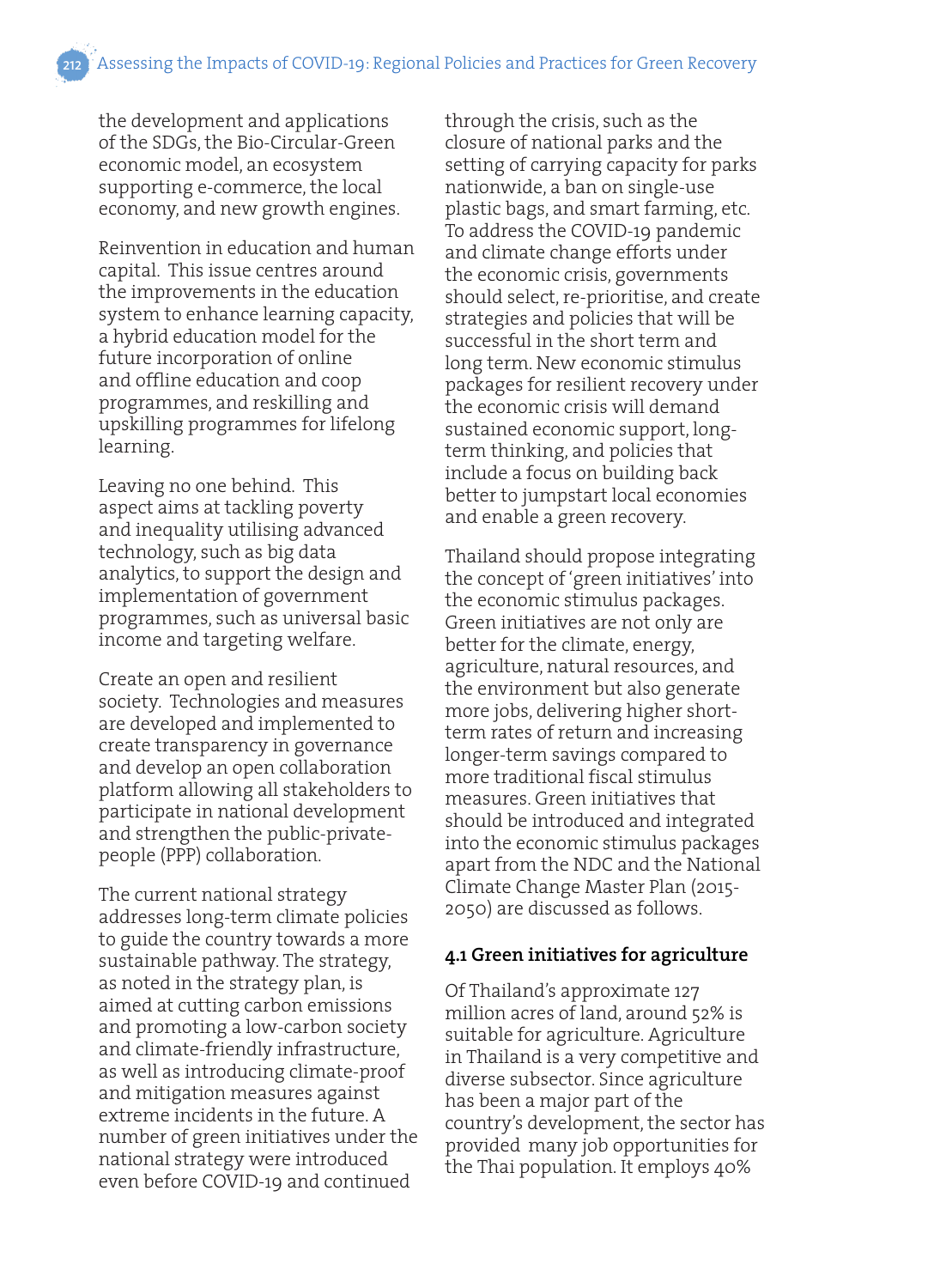

of the country's labour force, making it part of the backbone of the Thai economy. In terms of the sector's impact on economic growth, the share of GDP from the agricultural sector is the smallest compared to other sectors. It generates 8.4% of the country's GDP by using the country's own technology, and its growth has been relatively slow. For climate change, agriculture is the second-largest GHG emitting sector in Thailand and is at the same time highly vulnerable to adverse climate change effects. More than 90% of agricultural households use machinery (Poapongsakorn and Chokesomritpol, 2020). Farm mechanisation has reached its saturation point where further increases in productivity become difficult. The introduction of technological change also faces difficulties.

The main purpose of the Thailand 4.0 development plan is to eliminate social inequality and pull the country out of the middle-income trap. This would require a sevenfold increase in the average annual income of farmers from B56,450 to B390,000 within the next 20 years – an extreme difficulty. It would require a drastic shift in strategy to encourage the adaptation and adoption of advanced technologies and innovations for farming in order to increase quality, uniformity, and efficiency.

#### **4.1.1. Smart farming**

Smart farming is a part of Thailand's 4.0 economic model, aiming to enhance the agricultural production and process with the use of technologies, big data analyses, satellite images, and

digital components, such as remote sensing, geo-mapping, and drones. It can improve the entire production process of the agricultural sector from upstream to downstream and help with labour cost-saving for farmers, increasing quality produce, generating more income, reducing operating costs, and elevating the quality of life of people in communities. For farmers, it helps to quickly analyse crop growth and potential diseases and to harvest at the optimal time. It also minimises farming risk costs and, thus, it provides more profitability and cost-effectiveness. The market value of smart farming has been forecast to gradually increase. It amounted to around US\$128.7 million in 2018 and was forecast to reach US\$269.9 million in 2022 (Statista, 2020). However, before the pandemic, smart farming was gaining traction amongst only larger farming companies, such as the Mitr Phol Group, Betagro Public Company Limited, and Charoen Pokphand Group.

In light of the long-term structural changes in the post-COVID-19 era, one of the long-term strategies is the enhancement of innovation-driven agriculture, which can serve as a new economic engine for local populations. When the agricultural sector is strong, domestic consumption will be robust, sustaining the Thai economy. The government has introduced measures worth around ฿300 billion to help the 300,000 farmers affected by the COVID-19 outbreak (Parpart, 2020). Some of the measures will be allocated for the development of 200,000 new farmers under the government's smart farming policy. People who were let go during the outbreak have decided to return home to their provinces and take up farming. The measures are meant to support them and include the following: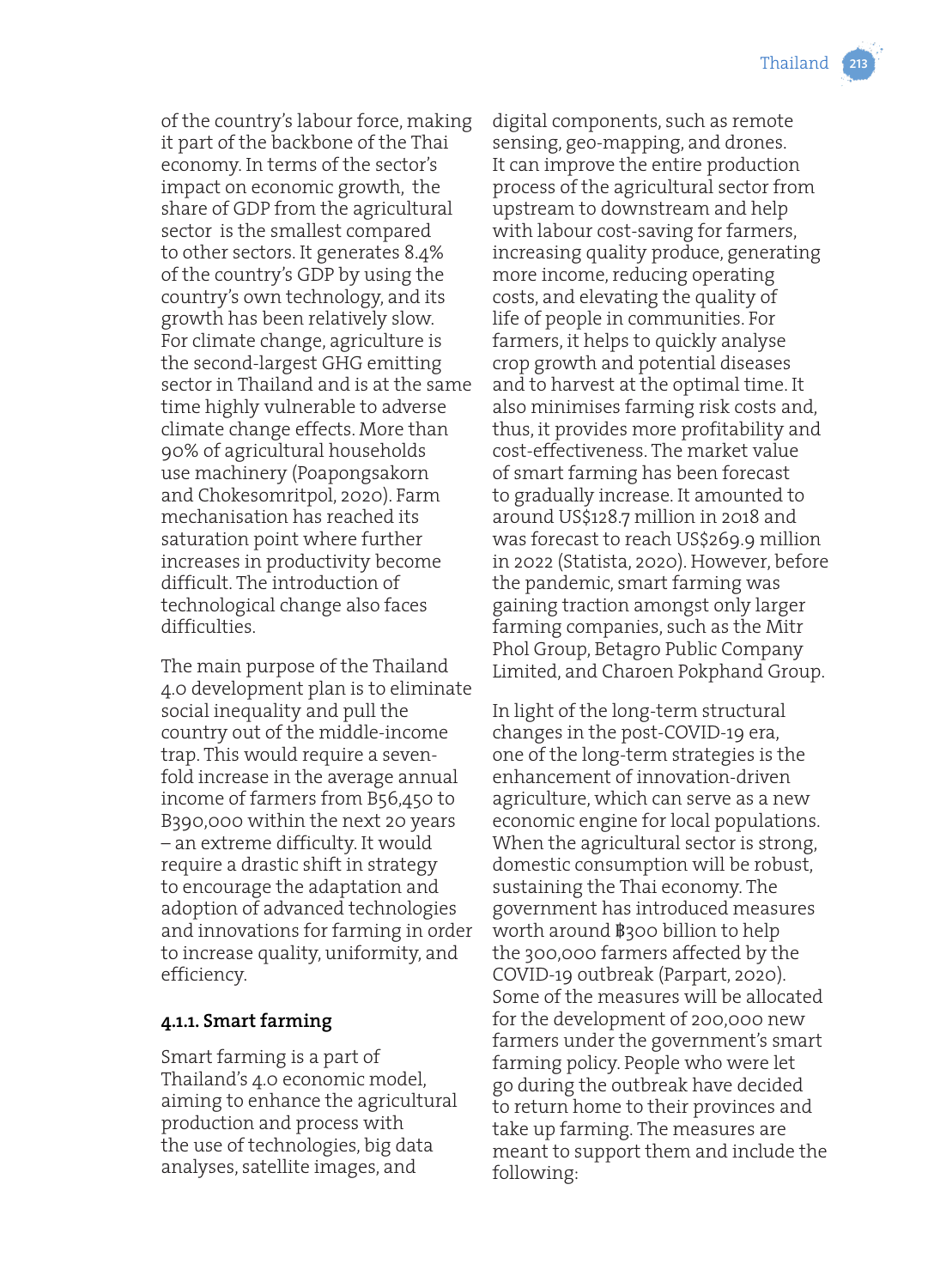A direct subsidy with a budget of ฿10.7 billion for 300,000 existing farmers and 200,000 new farmers who are looking to invest in the development of their farmland.

A budget of ฿22 billion for 16,000 community enterprises to use for investment in water management, mills, machines, and innovative technologies. The Bank for Agriculture and Agricultural Cooperatives (BAAC) will invest in only 50% of the projects that have been approved with a limit of ฿5 million per enterprise. It will also come with a loan budget worth ฿70 billion.

A budget of ฿21.68 billion for 7,255 farmer institutions to invest in processing and logistics, as well as helping the farmers make valuable market connections. This will also come with a loan budget of ฿20 billion.

However, smart farming still requires a strategic plan, massive subsidies, and technical and digital technology by the government.

## **4.1.2 Increasing ethanol production from biomass**

Before the pandemic, the government wanted Thailand to become an ethanol hub and promote the bioeconomy. During the pandemic, the ethanol industry has also suffered from the economic downfall due to the curfews and urban and provincial shutdowns, as well as social distancing, resulting in a decrease in the use of petrol. During the period when the pandemic was at its peak, the amount of ethanol use decreased from 4.33 million litres in January 2020 to 4.30 million litres, 3.97 million litres, and 2.92 million litres

daily in February, March and April, respectively (Sugar Asia Magazine, 2020).

Fortunately, the Thai government responded to the situation quite fast by permitting ethanol manufacturers to change the formula of ethanol used as a fuel to one used as a disinfectant. After the lenient measures were announced, ethanolbased fuel use increased from 2.92 million litres daily in April to 3.49 million litres daily on 17 May 2020. In other words, it was approximately 79% of the average amount used per day before the pandemic.

The Thai government aimed to promote biofuel and boost incomes for farmers who grow energy-based plants by cancelling gasohol 91 production since 1 June 2020 and announcing gasohol E20 as an oilbased benzene so that oil sellers had enough time to prepare for cancelling sales at gas stations. The cancellation was effective from 1 September 2020 onwards. After the effective date, the use of ethanol was expected to reach 7 million litres daily from 4 million–5 million litres per day. The trends in Thailand's ethanol industry after the COVID-19 pandemic seem positive.

#### **4.1.3 Thai Rice NAMA**

Rice is cultivated on roughly half of all agricultural land in Thailand and accounts for nearly 55% of emissions from agriculture. Thailand is the world's fourth-largest emitter of rice-related GHG. In irrigated rice production, the flooding of paddy fields leads to significant emissions of methane. Thai Rice NAMA, funded by NAMA Facility in 2018, is a joint project with the Thai government to encourage local small-holder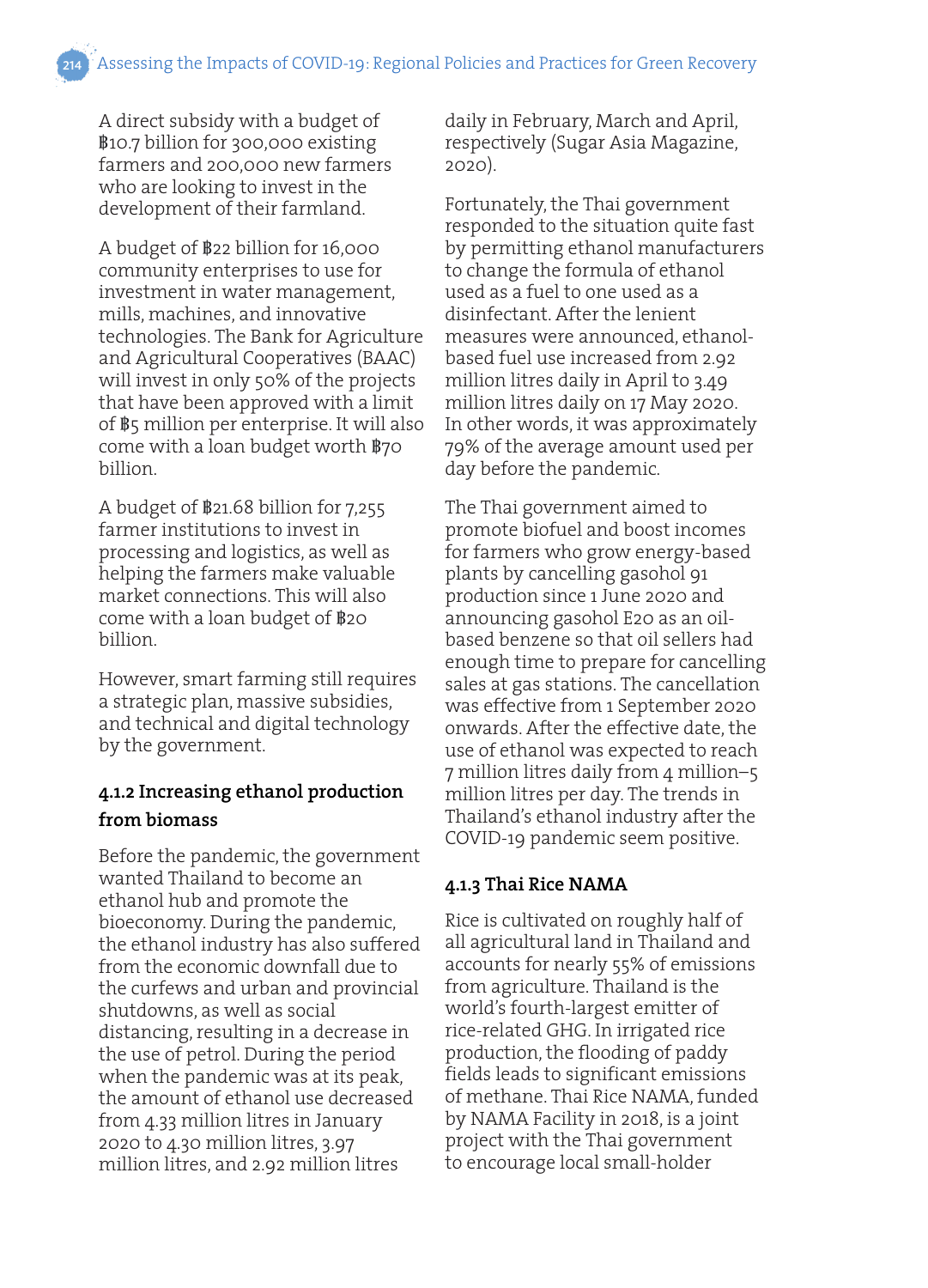farmers to implement low-emission rice farming and make mitigation services and technologies accessible to farmers (NAMA Facility, 2020). NAMA Facility provided financial support totalling about ฿530 million  $(€14.9$  million). This project will remain in effect until 2023 and aims to work with 100,000 local rice farmer households to help them shift from conventional to lowemission farming.

As a financial ambition, it expects to generate an additional  $E$ 21.5 million in direct financial investments from the private sector for the implementation of innovative financial incentives. The government has currently earmarked at least another €25 million annually in agriculture- and mitigation-related areas. Farmers can cover the switching costs through an interest-free loan from the project's revolving fund, which is administered by the BAAC. The project is expected to reduce 1.73 Mt CO2-eq, reducing baseline emissions from irrigated rice by more than 26%. As a result, farmers will be able to enjoy higher crop yields and reduced farming costs. An implementation strategy and model for four basic mitigation technologies (laser land levelling, alternate wetting and drying, sitespecific nutrient management, straw and stubble management) and integrated pest management have been developed.

Although this concept is good and related to GHGs emission from rice farming, it is a joint project during 2018–2023. After 2023, the question is how to incorporate it into policy and implementation. A lack of incentives available to farmers

would prevent the transition to lowemission rice production practices.

## **4.1.4. Bio-Circular-Green economic model**

The Bio-Circular-Green (BCG) economic model has been promoted as a new economic model for inclusive and sustainable growth and introduced as the development standard for Thailand in maintaining sustainable development over the next 5 years, especially in coping with the consequences of the COVID-19 pandemic (Office of National Higher Education Science Research and Innovation Policy Council, 2020). The BCG model capitalises on the country's strengths in biological diversity and cultural richness and employs technology and innovation to transform Thailand into a valuebased and innovation-driven economy. The model also conforms with the SDGs and is intended to align with the Sufficiency Economy Philosophy, which is also a key principle of Thailand's social and economic development. This model will help promote employment in the farming and food industries, health and medical industries, energy industry, materials and biochemical industries, tourism industry, and creative industry. The business sector has expressed support for this economic model, which is expected to help create millions of jobs in the near future.

The BCG model is applied to focus on promoting four industries: agriculture and food; medical and wellness; bioenergy, biomaterials, and biochemicals; and tourism and the creative economy. Science, technology, and innovation will be employed to enhance the capacity and competitiveness of players in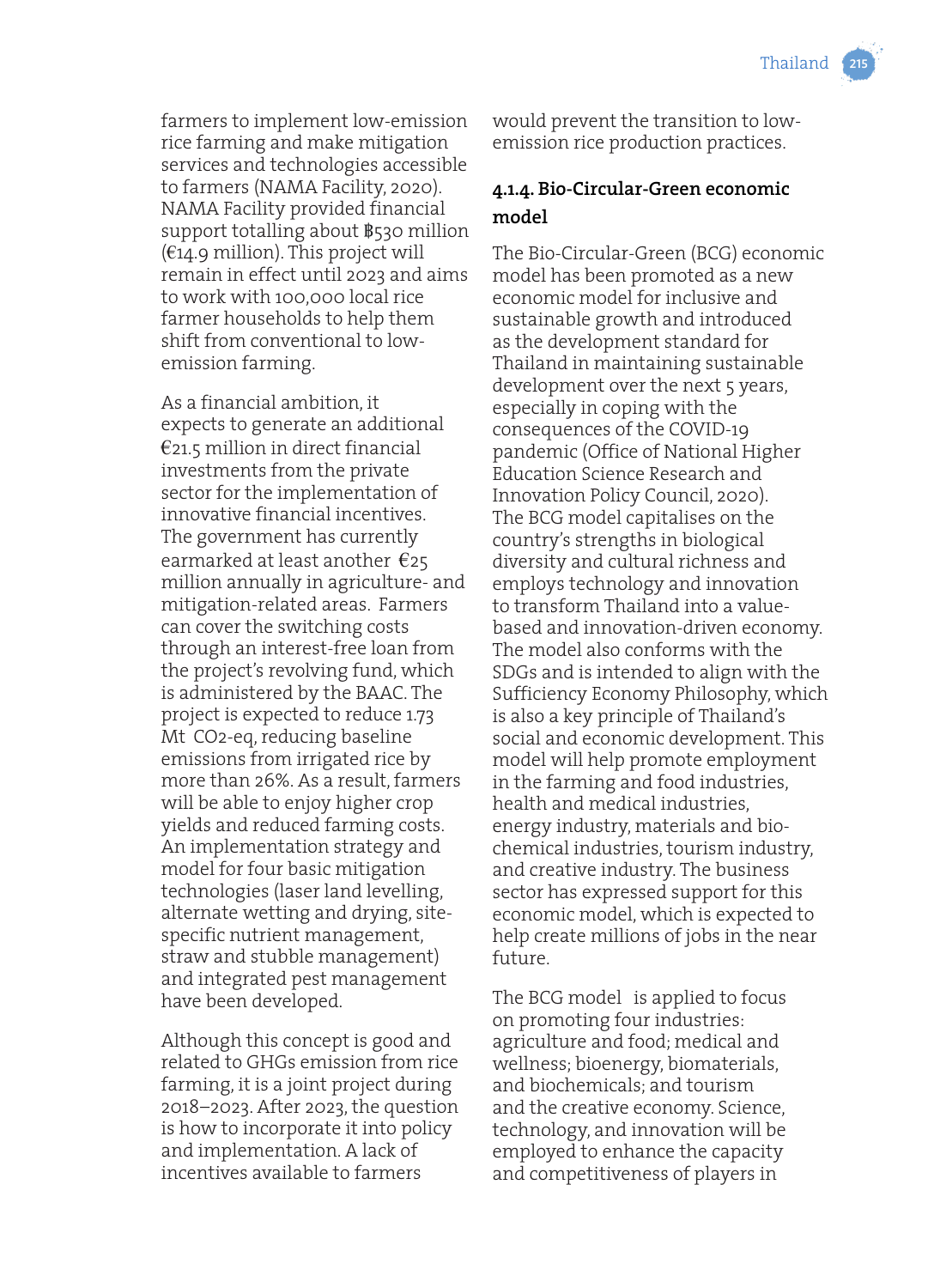the value chain, both upstream and downstream, in all four industries, coupled with innovative policy and supportive legal and financial measures. At present, these four industries have a combined economic value of ฿3.4 trillion, accounting for 21% of GDP, and represent 16.5 million workers. It is expected that the BCG model can raise this number to ฿4.4 trillion (or 24% of GDP) in the next 5 years.

The Board of Investment (BOI) is offering an exemption for corporate income tax for up to 8 years to a comprehensive range of agricultural biotechnology industries. Eligible sectors under the incentive programme include plant and animal breeding, economic crop plantation, bio-fertiliser production, animal husbandry, food production, and more advanced agricultural biotechnology, such as active ingredient and medical food production. To promote the BCG model, the BOI offers 5-year tax incentives to plant factory projects. The technology is aimed at aiding the steady production of high-quality plants all year round by controlling the cultivation environment. Moreover, the BOI has increased tax incentives to encourage the adoption of environment-friendly technology, innovation, and sustainable development by businesses, including for pet food and animal feed production, grading, and packaging, the storage of farm products, and production from agricultural waste. The BCG model can create value addition as follows:

• Food and agriculture. The goal is to migrate from low-value commodities to value-added and premium products, as well as diversify products.

- Medical and wellness. The goal is to build capacity for drug and biopharmaceutical production, medical devices and implants, and precision medicine and become a hub for healthcare services and clinical research. Platforms to facilitate the utilisation of genetic data as well as clinical research amongst the involved parties, including researchers, industry, and regulatory bodies, will also be established.
- Bioenergy, biomaterials, and biochemicals. The goal is to achieve energy security and convert biomass to high-value commodities. The energy sector can benefit from advanced technology in energy produced from renewables, as well as the establishment of community-based power plants with a distributed energy resources system using renewable energy sources, including biomass and biogas, connected through block chain-enabled smart microgrids. As for the materials and biochemicals sector, cutting-edge technologies will be developed and employed to convert biomass and agricultural by-products to high-value commodities, such as bioplastics, fibres, and pharmaceuticals.
- Tourism and the creative economy. This sector aims to develop sustainable tourism and the tourism destination management system, conserve the environment, and link tourism with other service industries in order to advance to high-quality tourism, such as wellness tourism, culinary tourism, eco-tourism, cultural tourism, and sports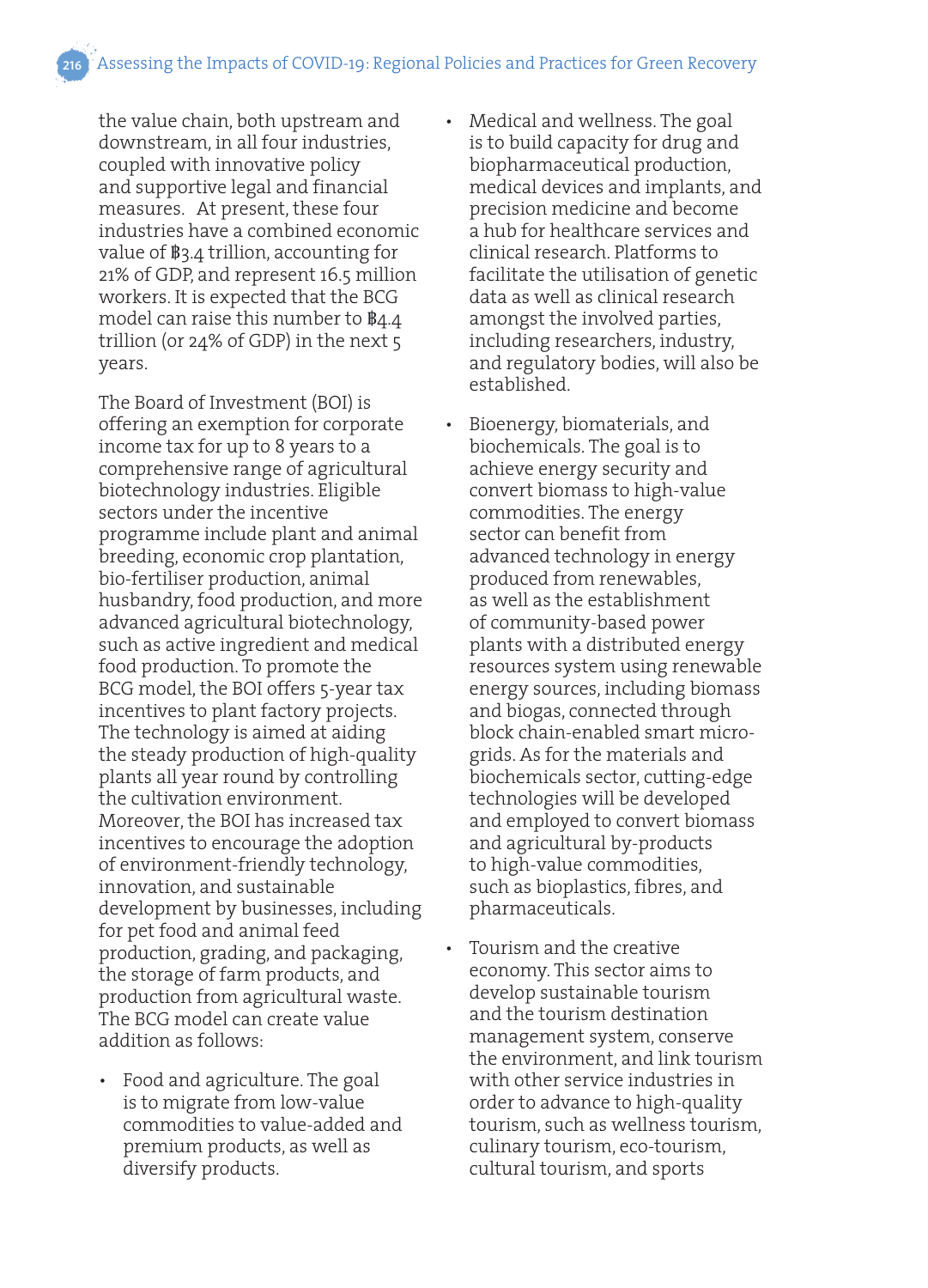

tourism. The Thai tourism industry can benefit from policies to promote secondary cities and communities as new tourist destinations. Technology and innovation will be applied to create and upgrade infrastructure and a digital platform to improve tourists' convenience and experiences and advance the industry to high-quality tourism. Science and technology will be employed to define national guidelines for tourism, e.g. carrying capacity, support a sustainable tourism standard system, and conserve and rehabilitate the environment. Under the creative economy concept, tourism can be linked to other service industries to target niche markets, such as wellness tourism, culinary tourism, eco-tourism, cultural tourism, and sports tourism.

The BCG model will target the following groups: start-ups, innovation-driven enterprises, smart farmers, high-value service providers, deep technology developers, and creative entrepreneurs. The BCG strategy consists of four drivers and four enablers, involving close collaboration amongst the government, industry, communities, academia, and international organisations. However, the government has to work hard and take time, and the four important enablers for the BCG are:

1. BCG regulatory framework. This enabler aims at reviewing and making amendments to laws and regulations in order to build an innovation ecosystem, support a technology sandbox, and enable product life cycle assessment.

- 2. BCG infrastructure and facility development. The following facilities will be developed and supported: biobanks, national quality infrastructure, pilot and demonstration plants, and high-performance computing facilities and high-speed internet.
- 3. BCG capacity building. This enabler aims at developing manpower in various fields and at all levels, from students to the current workforce. The fields that will be in demand in the BCG model include taxonomy, system biology, bioinformatics, life sciences, computer engineering, and data science.
- 4. BCG global network. Collaboration with international partners will be developed in the form of research collaboration, technology demonstration, technology localisation, and joint investment.

## **4.2 Green initiatives for the energy sector**

## **4.2.1 Community-based power plants**

 To stimulate the grassroots economy and promote the country as a liquefied petroleum gas trading centre, community-based power plants are being promoted. Thailand issued new Community Power Plant Project Procurement Regulations detailing the eligibility criteria and terms and conditions for Power Purchase Agreements for Very Small Power Producers (VSPPs) on 2 April 2020 (Pantumkomon, 2020). The regulation is part of the Electricity Generating Authority of Thailand's (EGAT) Energy Policy for the Local Economy and aims to bring waste-to-power generation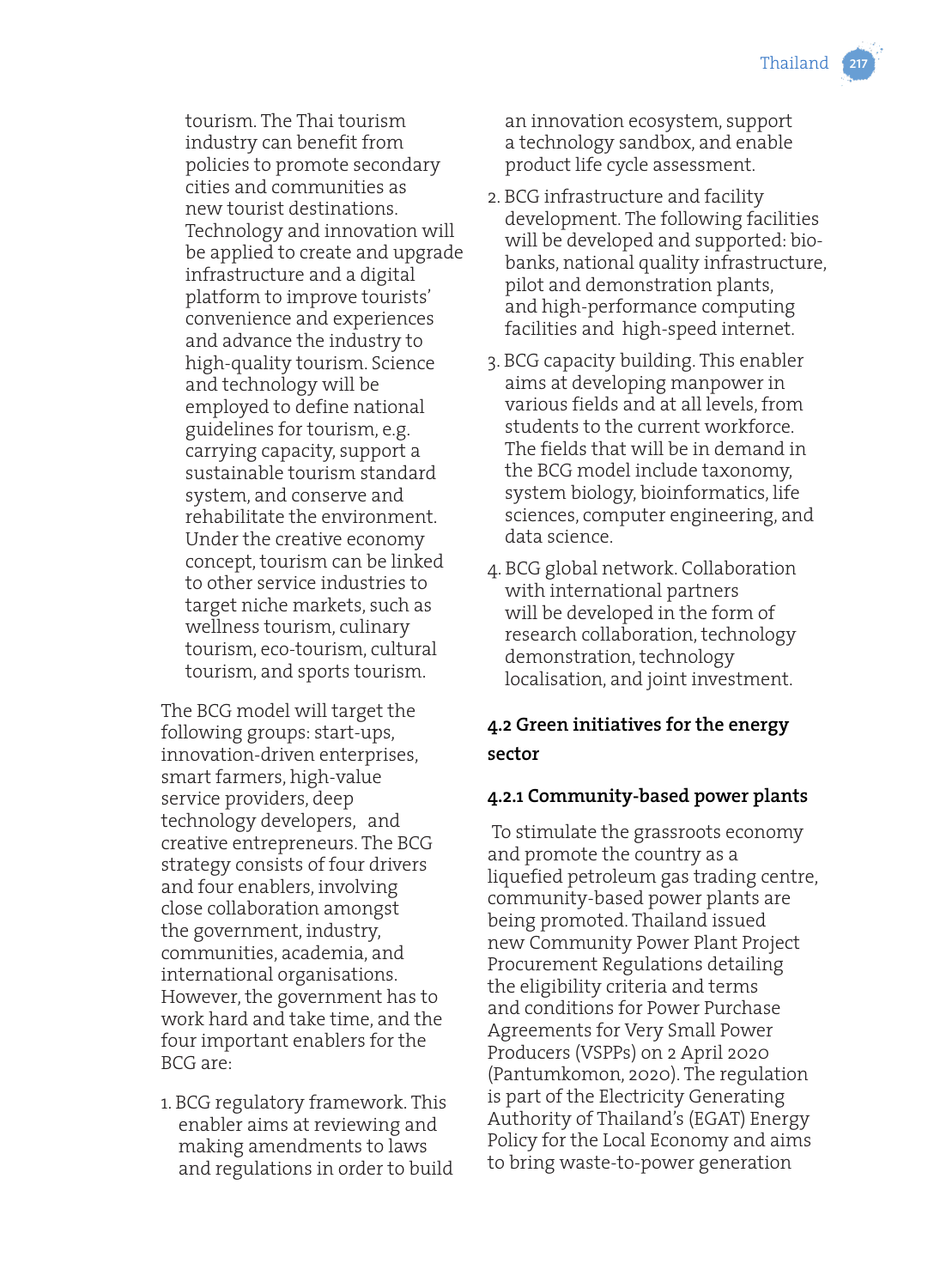to each local community, turning municipal waste to fuel or utilising local agriculture or forestry-based biomasses. In order to qualify as a VSPP, a power producer must generate no more than 10 MW per project and must comply with the requirements and restrictions. These VSPPs may only use one of the following: biomass; biogas from wastewater or waste; biogas from biofuel; a hybrid of biomass with biogas (from wastewater or waste); or a hybrid of biogas (biofuel) with solar power.

During the pandemic period, community-based power plants and waste-to-energy for local communities have still had heavy support from the government since they can accelerate investment. Investment in community-based power plants will stimulate the grassroots economy. All these projects should commence operation in 2022 using the PPP model. The estimated investment is US\$8 million–US\$12 million for each project, with most of the funding coming from state enterprise-run investment companies.

An example is biomass communitybased power plants, which may help farmers to enjoy the maximum benefit from selling agricultural waste, in particular agriculturalbased materials collected from their farms that have not been fully utilised. Th government is also trying to promote the operators of community biomass power plants to bolster income for farmers. The use of biomass from farms alone, however, may create a restriction in terms of the size of a power plant to be invested in. Therefore, using biomass from both farms and

agricultural processing plants, plus establishing a joint venture between local residents and the owners of agricultural processing plants, may be a viable guideline to allow operators to meet their business goals whilst responding to the purpose of a community power plant project, i.e. to create wealth for farmers. Operators of hybrid biomass community power plants may enjoy higher annual profits and shorter payback periods. A 3 MW hybrid biomass community power plant generally generates profit of roughly B14.6 million, and its payback period is 8.2 years, whilst a 10 MW power plant generates profit of around B57.1 million, and its payback period of 7 years (KResearch, 2020c).

## **4.2.2 Promoting B10 biodiesel as the standard biodiesel for domestic consumption**

Biodiesel blended with diesel and gasoline fuels will be an important step towards energy stability and sustainability for Thailand. It will generate the following benefits: stabilise the price of palm oil; absorb two-thirds of crude palm oil in domestic stock and reduce the use of petroleum-based diesel; allow people to use higher-quality fuel at a lower price; and reduce the air pollution caused by PM2.5. Demand for biofuel has increased, supported by the pricing mechanism and the increase in the number of biofuel-powered vehicles.

On 1 January, 2020, B10 diesel was adopted as the standard fuel. However, the promotion of E20 gasohol to that status was postponed from September 2020 due to the economic situation resulting from the effects of the pandemic. When the above factor is rectified, biofuel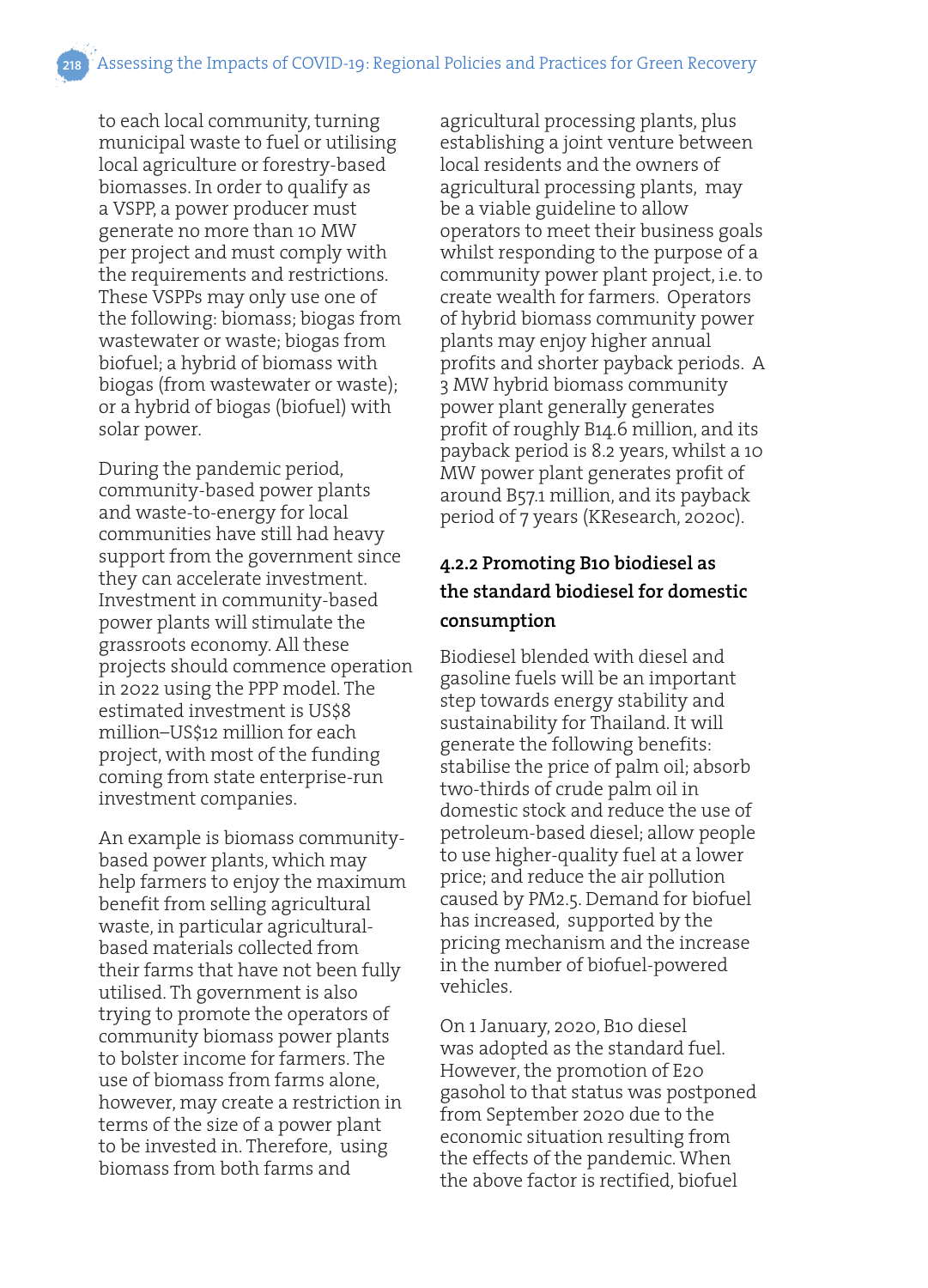consumption will likely be sustained in the future. This is because every 1% increase in B10 diesel consumption will bolster its demand by approximately 340 million litres, and every 1% increase in E20 gasohol consumption will push its demand by around 60 million litres. In addition, biofuel should be promoted as helping to reduce the emission of small dust particles by 15% and PM2.5 by 5%. Such efforts should help promote sustainable growth in biofuel going forward.

## **4.2.3 Continue to support the electric vehicle market**

In March 2020, the government announced a policy to make Thailand a regional hub of electric vehicles in 5 years. A roadmap for the production of electric vehicles – to begin within 3 years – will be finalised this year. The strategies include electric vehicle use by governmental organisations and state enterprises and the introduction of electric buses and electric motorcycle taxis. Markets will be built in relation to vehicle demand and charging stations. There will be promotional privileges for both vehicles and batteries. This electric vehicle business expects to employ approximately 890,000 people; the country is gearing up for a national electric policy and for attracting foreign direct investment.

Ultimately, the target is to produce 750,000 electric vehicles out of a total of 2.5 million cars made annually by 2030. The government is already building facilities, such as charging stations, electric systems, and electric vehicle

car technology. The government is planning to install about 2,000 charging stations 50 kilometres apart nationwide. The plan for electric cars, motorcycles, and buses is part of the strategy to cut the levels of PM2.5 air pollution that have plagued the country. The government intends to promote the recycling of materials to achieve a systematic vehicle management mechanism.

The goals of the development plan for the electric vehicle industry are, in the short term, to produce more than 60,000-110,000 electric vehicles, including public buses and electric motorcycles, whilst the medium-term goal is to produce about 300,000 electric vehicles and smart city buses.

Some measures are under discussion, such as for encouraging people to exchange their old cars for new ones, offering tax incentives for individuals and companies to exchange their old cars for new cars or electric vehicles, and providing trade-in coupons worth B100,000 each for individual car owners, who can also reduce the taxes from their car expenses. The tradein coupon scheme will be open to all types of car models, including electric vehicles, and will run for 5 years, which will help restore the Thai automotive industry. This is a quick-win project to help the car manufacturers and related businesses that have been affected by the impacts of COVID-19.

Electric vehicles are expected to become more popular, as the industry is one of the targeted S-curve industries supported by the government. In March 2017, the BOI introduced electric vehicle privileges for car and auto component makers covering three types of electric vehicles, namely hybrid, plug-in hybrid, and battery-powered vehicles.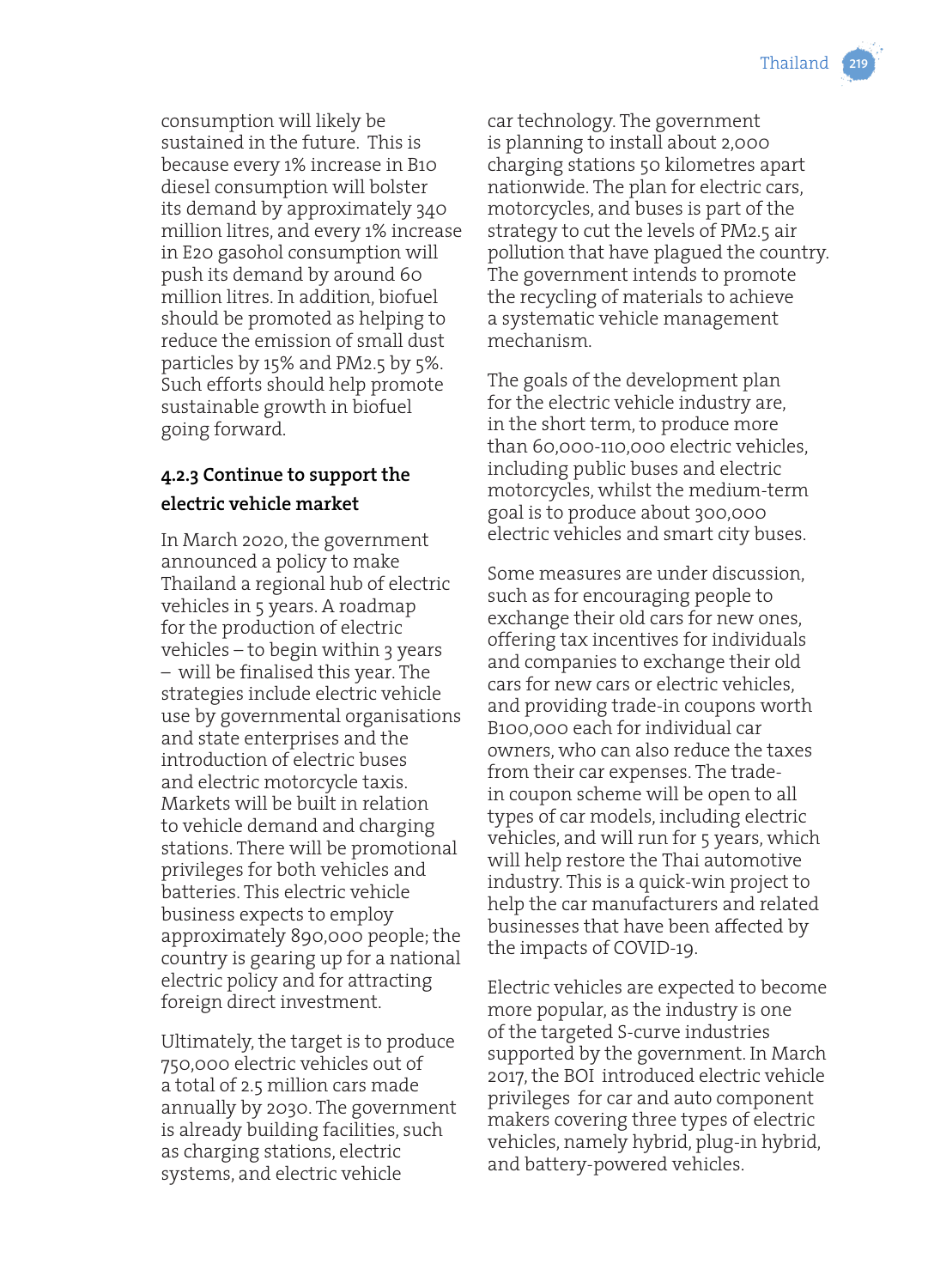## **4.3 Green initiatives for the environment**

## **4.3.1 Banning of seven plastic items and types**

From 1 January 2020, Thailand began a campaign to ban single-use plastic bags under the Plastic Waste Management Road Map 2018-2030 of the Pollution Control Department. This will affect the supply chains of the plastic bag industry but create opportunities for other substitute merchandise. Around 45 billion single-use plastic bags were used annually. During the initial stage, the amount of single-use plastic bags will be reduced by at least 29%, or around 13 billion pieces, because they are no longer available in department stores, convenience stores, fresh markets in regional cities, and grocery stores in some locations. By 2022, the amount of single-use plastic bags is set to further drop by at least 64%, or 29 billion pieces, when more businesses in the fresh markets, private sector, street vendors, and grocery stores join the campaign.

The decreasing plastic bag consumption will affect operators in the supply chains for both big operators and SMEs, and they will need to brace for challenges. The government should help them by launching measures to enable them to adapt to the changes during the transition period, especially for SMEs in terms of funding, marketing, and technology. However, since a grocery bag is a necessary item in consumers' daily lives, the economic impact from the reduction of single-use plastic bag consumption will represent a gain of B2.191 billion because it creates business

opportunities for eco-friendly substitutes to replace single-use plastic bags, especially thick plastic bags, cloth plastic bags, and cloth bags (KResearch, 2020a). It is expected that the demand for these bags will reach 410 million pieces, translating into a value of around  $\frac{B}{4.63}$  billion.

 In 2022, the overall single-use plastic bag market is expected to fall to negative territory, at  $\frac{1}{2}$ 95 million, because the eco-friendly substitutes have a longer useful life, hence decreasing the frequency of purchases. Although the net impact of the single-use plastic bag market will contract in the future, the issues related to environmental sustainability are far more important and cannot be evaluated in monetary terms.

This action plan was introduced including measures to crackdown on the use of seven plastic items and types: cap seals, oxo-degradable plastic, microbeads, single-use plastic bags, polystyrene (styrofoam) food containers, plastic cups, and straws. In 2020, the measures only for singleuse plastic bags were started and are going well. However, measures for the other six plastic items and types should be introduced as green initiatives because apart from the environmental benefits, they are a good opportunity for establishing new businesses and creating green jobs.

## **4.3.2 Reducing GHG through e-commerce**

Working from home has reduced the need for transportation, cutting both financial and environmental costs. Online shopping cuts investment and transaction expenses, benefiting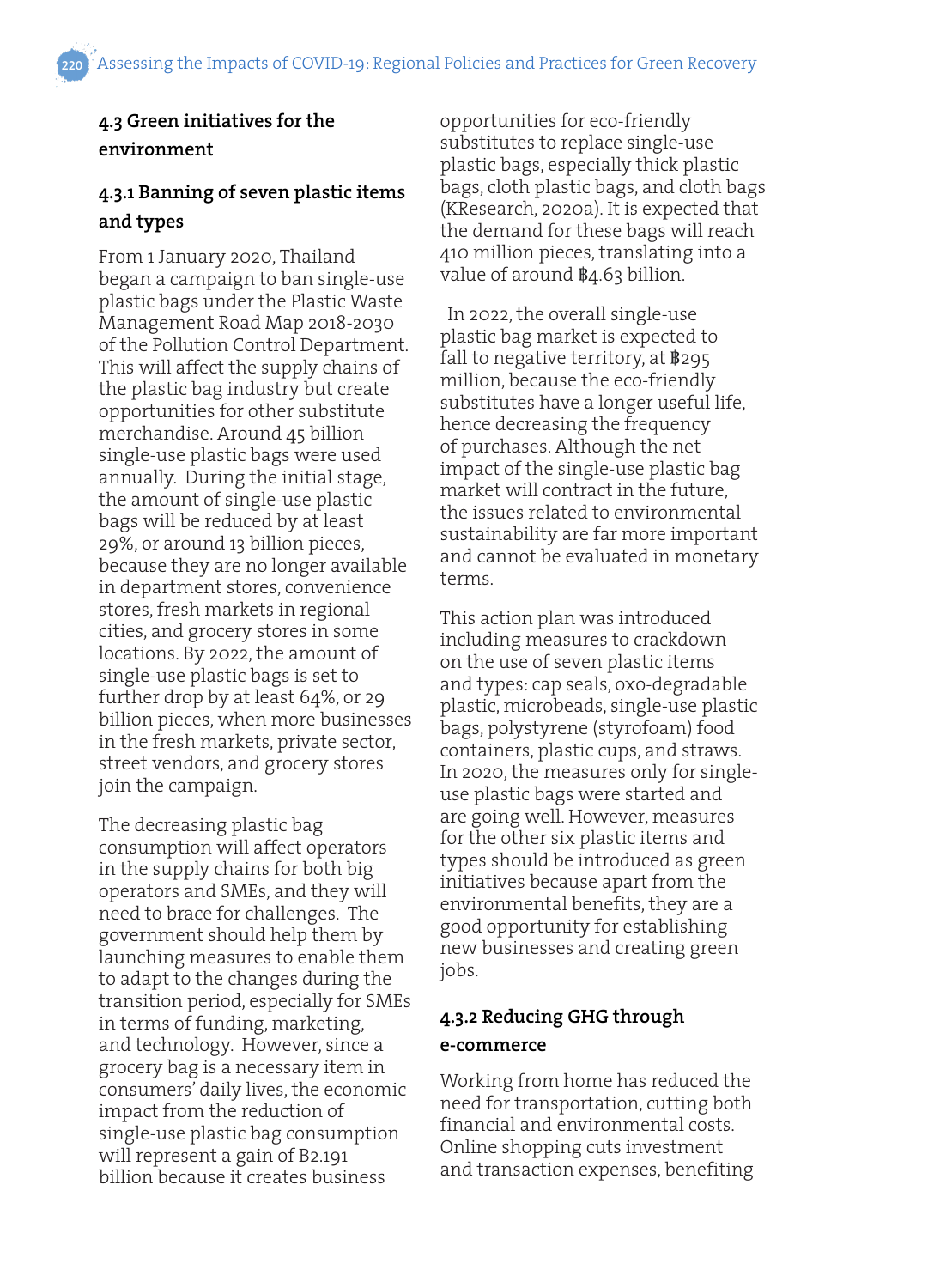both business operators and consumers. Internet banking and e-commerce have also reduced production and labour costs. The 'new normal' has helped to stimulate growth for online retail stores. Even though the COVID-19 pandemic is partially responsible for reinvigorating the growth of the online retail market, it has also triggered a decline in consumers' purchasing power, which is not expected to recover anytime soon. Therefore, KResearch stands by its prior projection that the online retail market – businessto-customer (B2C) e-commerce (for products only) – will expand at approximately 8%–10%, reflecting a slowdown in comparison to the 20% expansion rate of 2019 – or an estimated market value of ฿300 billion–฿320 billion, which would account for a 7.7% share of total retail market (KResearch, 2020b). E-commerce or online retail stores have a high impact on GHG reductions, the people's lifestyles, and employment; however, there are no studies on the details of the impacts.

## **4.3.3 Promoting eco-friendly food and beverage packaging**

The packaging waste crisis has worsened in line with the increase in consumption, growth of convenience food, and massive expansion of food delivery services during the period of semilockdown measures to counter the spread of COVID-19. More than half of all packaging waste comes from food and beverages, a majority of which is plastic packaging that is not properly sorted or disposed of. This situation shows that Thailand is in dire need of adjusting its

production and encouraging consumers to reduce packaging waste. At the same time, an overhaul of the waste management system would likely help eco-friendly packaging to grab a larger share of the market.

During the pandemic, businesses are facing an economic contraction that has forced many to cut costs by turning to lower-priced conventional packaging. The market value of ecofriendly food and beverage packaging is still projected to grow 25% from last year to around ฿2.1 billion–฿2.4 billion, although the rate is much lower than that of 2019, which saw almost twice as much growth. Nonetheless, its market share for 2020 increased from around 1% to 2% of the total market value of the food and beverage packaging industry.

Over the next 5 years, businesses that produce eco-friendly food and beverage packaging will likely be able to carve out a larger share of the market, benefiting from consumers' environmental awareness and conditions that support production, such as investment promotion measures, the availability of alternative raw materials, and government measures aimed at the creation of an effective packaging waste management system. The market turnover of ecofriendly food and beverage packaging will likely be in the range of B13 billion–฿16 billion in 2025, bringing the market share up to a range of 8%–10% of the total market value in the food and beverage packaging industry.

The adaptation of Thai business operators, particularly manufacturers of plastic packaging (the most used material in packaging), will likely prove beneficial to the eco-friendly packaging market as a whole. It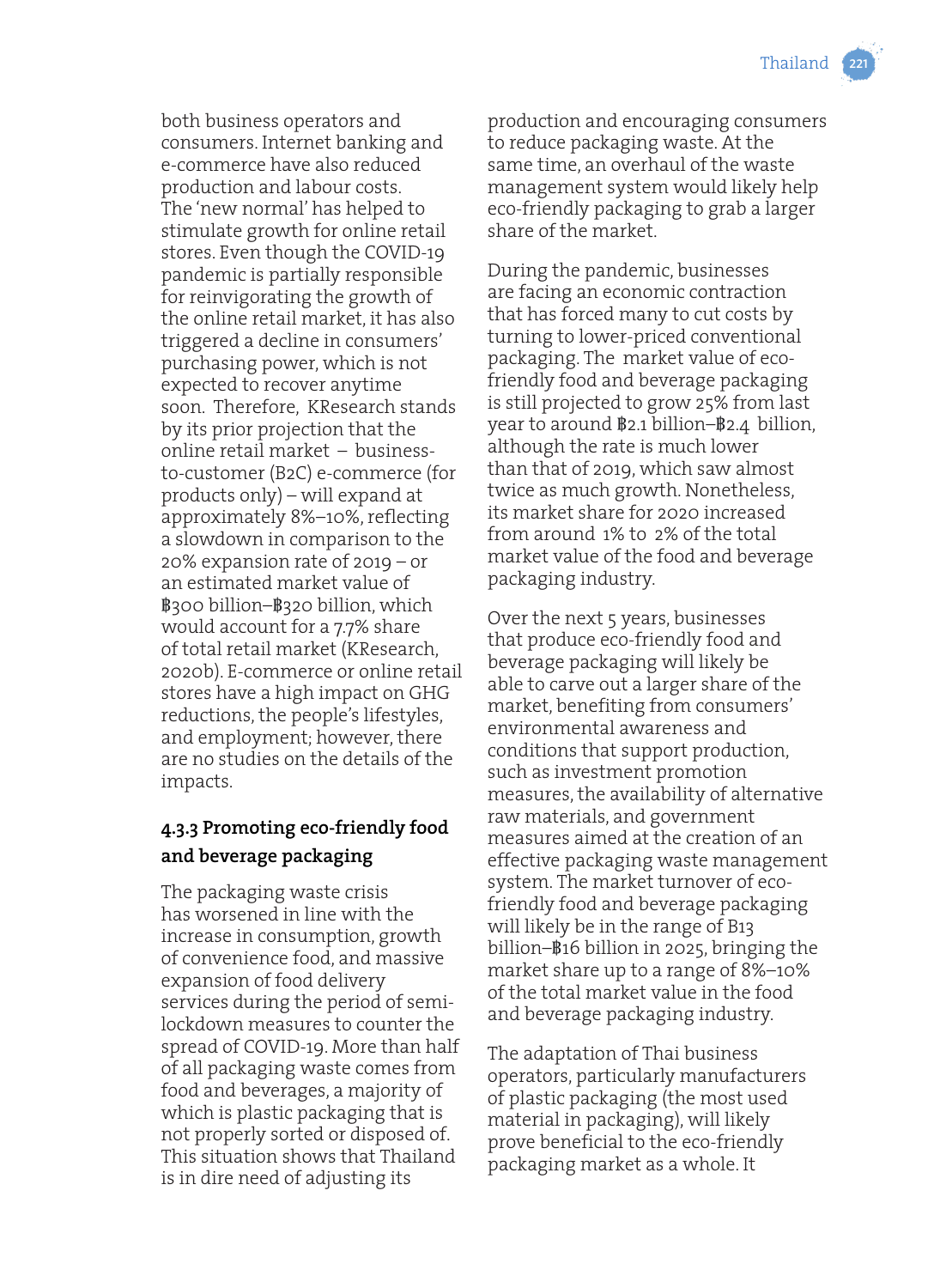is expected that there will be a supporting mechanism that will spur the continuous development of Thai business operators in order to achieve the goal of packaging waste reduction and to create a guideline for sustainable consumption. This development will also be in line with changes in the global market, whether it be more stringent packaging standards, a move towards using recycled polyethylene terephthalate (PET) and recycled polypropylene (PP), or an investment in the bioplastic, polylactic acid (PLA), which is more environmentally friendly.

## **4.3.4 Policy for supporting sustainable business management**

Under the economic conditions where the business sector is facing hardships from the COVID-19 pandemic, businesses are compelled to give top priority to their own survival and risk management. Based on the ranking of the Environmental Performance Index (EPI) for 2020, Thailand needs to continually raise its standards of societal and environmental management. Thai businesses and the government should give support together for business survival and improving environmental issues, including PM 2.5, water management, and drought.

 Sustainable business management is a mechanism to steer the economy and society towards the future. However, adjustments and improvements may accumulate the incremental costs for businesses. Therefore, to improve the EPI assessment for Thailand, sustainability public policies for supporting sustainable business management should be set to

reflect a competitive advantage and comparatively lower financial costs.

Businesses should consider two key factors that could benefit forwardlooking businesses, namely (1) marketing opportunities based on next-generation consumers who are willing to pay more to promote environmental protection; and (2) pressures from non-tariff measures that are aimed at raising product quality and protecting consumers. Target businesses that trade in agricultural products, food, energy, logistics, chemicals, and plastics are major players that may need to quickly adjust themselves for longterm sustainability.

#### **4.3.5 Sustainable tourism**

A huge challenge awaits Thailand as plans are afoot to open up the country to rescue the tourism industry. The tourism industry is the country's biggest income earner. But the massive influx of tourists far exceeds the carrying capacity, which has had heavy toll on the natural environment. The COVID-19 pandemic has brought the tourism industry to a standstill, destroying businesses and millions of jobs. But the rapid regeneration of nature in just a few months during the lockdown has also shed light on how to strike a balance between the short- and long-term gains towards sustainable tourism when the country is ready to move on again. The drop in tourism may also allow officials an opportunity to assess the hidden costs of mass tourism, including pollution, groundwater contamination, and infrastructure.

In 2021, the Tourism Authority of Thailand (TAT) launched a tourism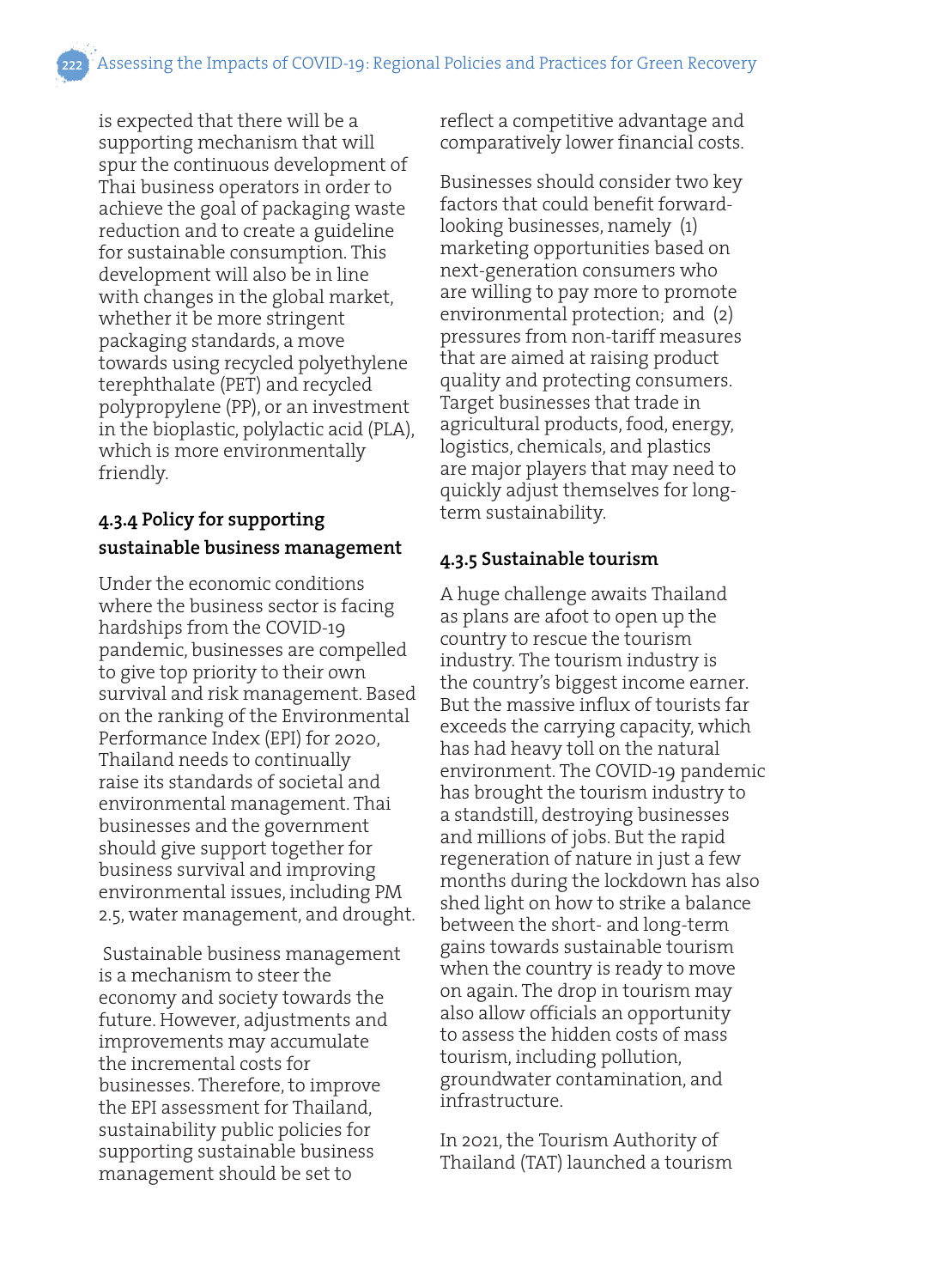

recovery strategy aimed at promoting safe and sustainable travel in Thailand's new normal post-COVID-19 era, under the 'SEXY' tourism concept during 2021–2022 (TAT Newsroom, 2021). This concept is in response to the changes in travel behaviour and TAT's goal to restore Thailand's tourism: S – safety and hygiene as a matter of good public health safety; E – environmental sustainability as a sustainable tourism development, X – extra experiences (meaning extra public health safety, reflecting Thailand's ability to control the epidemic), and Y – yield as a high-value form of tourism from the group of people with highspending potential. This also reflects TAT's existing strategy to move the Thai tourism industry out of mass tourism and towards responsible tourism with an emphasis on revenue-generating quality tourists. Together, TAT and Thai tourism stakeholders will reshape the image of Thailand with core messages highlighting the importance of safe and sustainable travel.

However, the meaning of sustainable tourism is not clear from TAT. It is important for Thailand not to let its natural resources be ruined once again by environmentally destructive mass tourism. The government should create a new normal that prioritises the sustainable use of natural resources. Sustainable tourism is the sustainable use and management of natural resources and tourism not only to serve the national economy but also the local people's way of life whilst preserving the natural resources.

Sustainable tourism models cover protecting biodiversity, linking supply chains with markets to strengthen the network of community food management, working with SMEs to support green technology to jumpstart the local economy, and supporting dialogue with youth to showcase innovations that have created jobs.

The quick recovery of natural resources and wildlife following the reduction in tourists and tourist activities after the COVID-19 pandemic shows that sustainable tourism is the way to go. The government needs to speed up sustainable tourism and mete out concrete measures to ensure that the natural resources remain healthy and secure for long-term use. Sustainable tourism can be achieved through various measures to ensure that tourism does not exceed the carrying capacity. For example, by restricting the number of tourists and regulating activities through strict zoning, be it for accommodation, food selling, or tourism activities. The number of hotels and other accommodations must be limited under the carrying capacity. The annual closing of national parks is also necessary to allow nature to recover. All this is to allow tourist locations to generate income for the national economy whilst sustaining the health of natural resources.

## **4.3.6 Reducing food waste and food loss**

Reducing food waste and food loss is the solution with the highest potential impact due to the high GHG intensity and land use emissions in food production and animal agriculture. In 2017, about 64%, or 17.56 tonnes, of total garbage was food waste, and only a tiny amount was recycled. The Bangkok Metropolitan Administration is able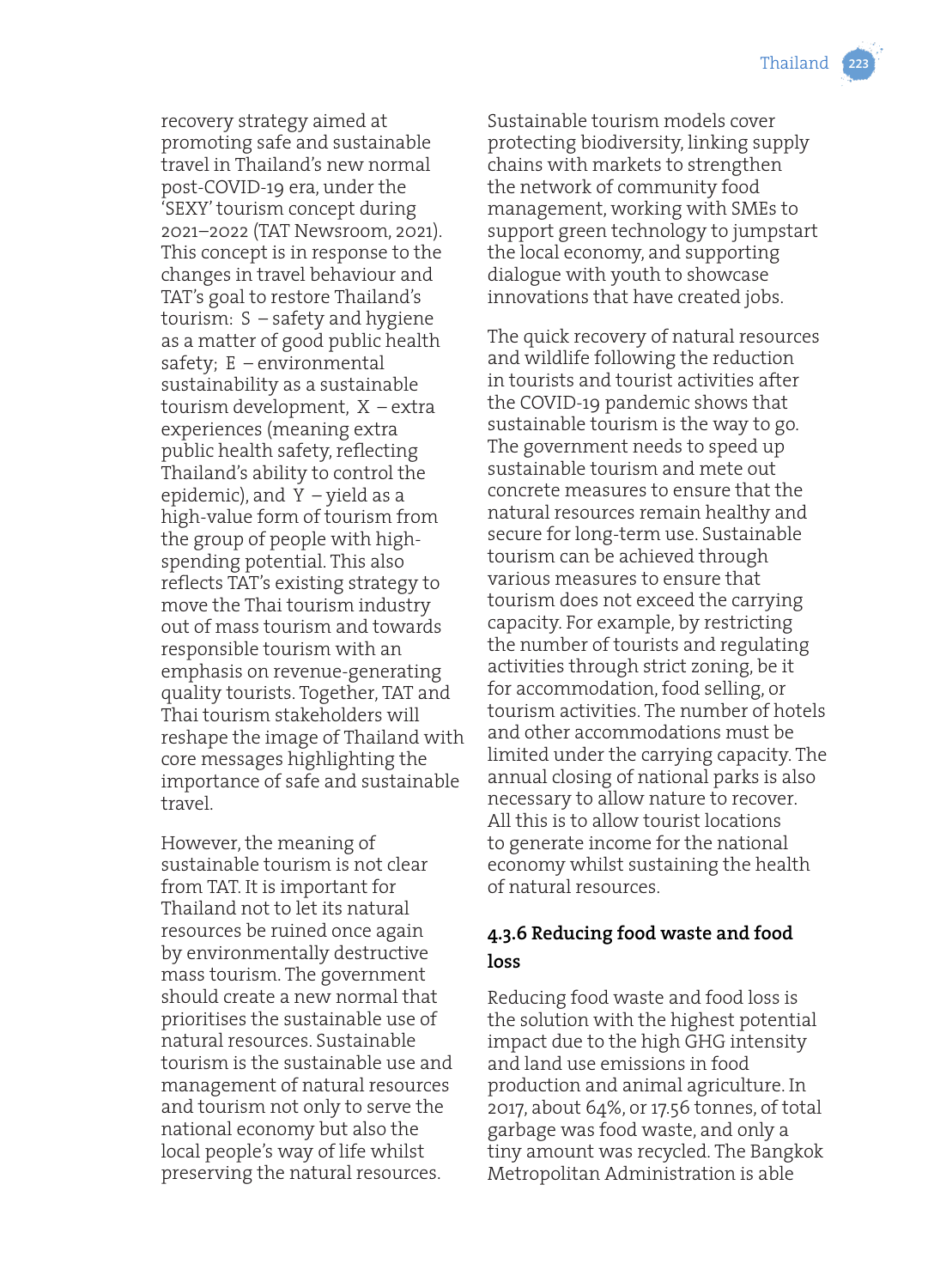to recycle only 2% of the food waste collected. The rest goes to landfills.

The government needs to set rules and regulations on hygiene standards, such as on temperature during the transport of foodstuffs. Collection, sorting, and treatment systems should be set up in line with the lifestyles of people. Waste collection fees should be adjusted to reflect real costs by charging according to the quantity and weight of each household's trash. Each community should have its own food waste recycling centre to help families and small businesses make organic and biological fertiliser.

## **4.4 Digital transformation key to improving operational resilience**

Private businesses have invested heavily in technology during the lockdown period, and they are betting on major dimensions of digital transformation to make their companies more operationally resilient, agile, and customerfocused. They focus highly on cloud technology, web technology, and mobile applications, which are relatively matured and less complicated compared other technologies. Data analytics is in a unique position and will be increasingly implemented within a year. However, blockchain, artificial intelligence, and Internet of Things are not well-adopted, owing to the investment required and a lack of employee skills. Businesses with high innovative and progressive cultures often subdue the importance of the return on investment by thinking big and bold but starting with smaller initiatives to scale up in the longer term. This is a good opportunity for

companies to invest in new technology to increase efficiency and upskill their staff with technology skills. Tax incentives, the easing of regulations, and well-established infrastructure are the most popular demands from the government. Hence, the government should improve the digital business environment in Thailand by focusing on these issues, reforming education systems, and emphasising the importance of data science skills.

The green economy should be a part of recovery packages. Stimulus packages should be directed to businesses or industries that are low-carbon, resource-efficient, and aligned with environmental and climate objectives. They could be used to promote standards and policies that tackle climate change, air and water pollution, and biodiversity loss. Implementing carbon pricing and removing fossil fuel subsidies can unleash low-carbon investment and jobs. Tax incentives and smart de-risking investments should support climate and environmentally friendly technologies, such as renewable energy and energy efficiency.

## **5. ASEAN Cooperation on Integrating the Concept of 'Green Initiatives'**

Biodiversity and climate change are important and related because climate change is one of the main culprits that drive the loss of nature. Without healthy biodiversity, protection against climate change would be an impossible achievement. Biodiversity and its ecosystem services support the principal efforts to tackle climate change and its impacts. Malaysia has prioritised its NDC and has been working towards it through supporting various adaptation measures.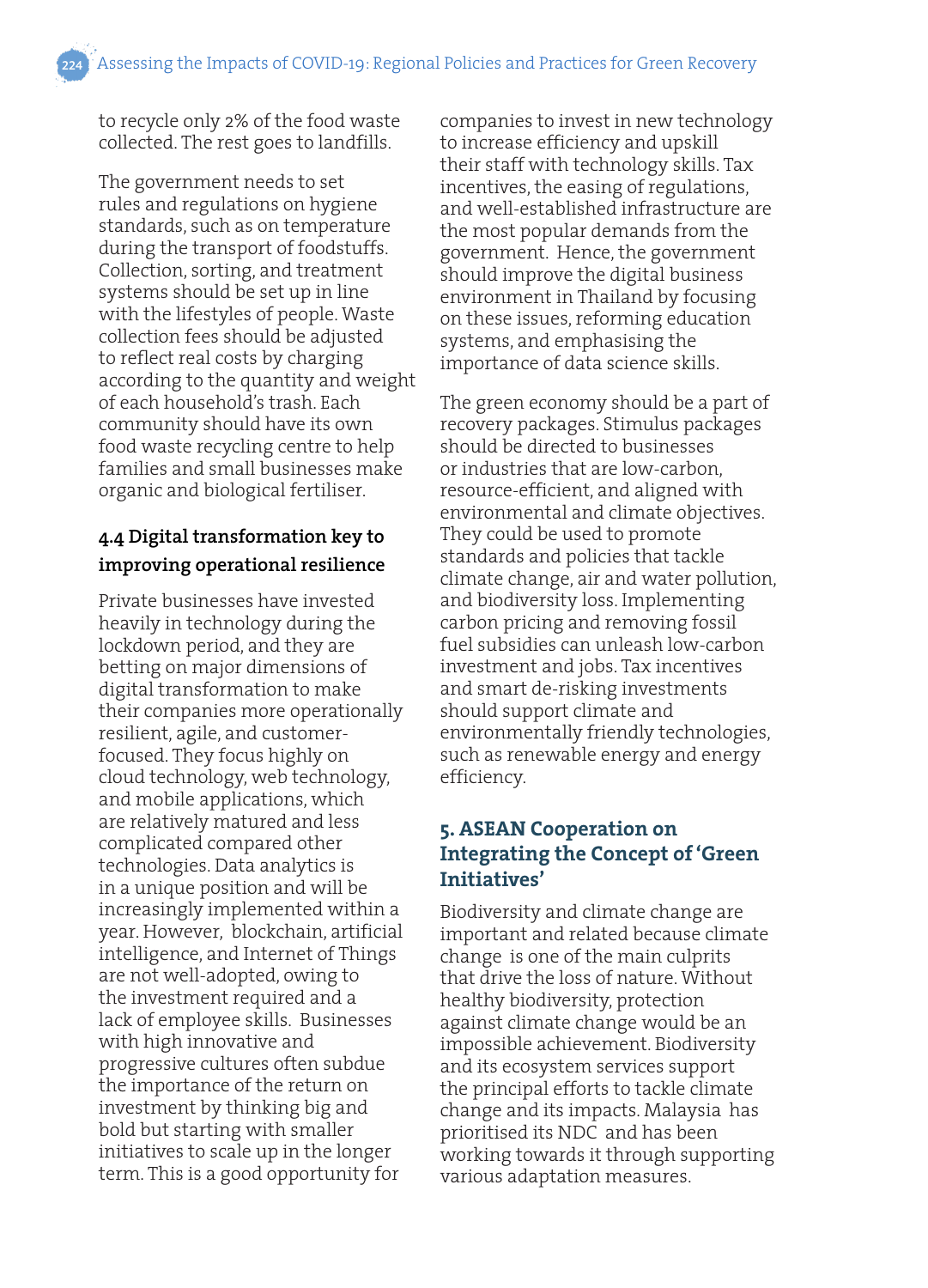

Indonesia is using the knowledge and wisdom of its indigenous peoples and local communities to strengthen climate change adaptation and biodiversity conservation. Therefore, ASEAN could use the recovery opportunity of the pandemic as what has been called 'the great reset or recovery strategy' by pushing for more cross-sectoral and crosspillar cooperation and moving towards low GHGs emissions; climate-resilient, resource efficient development and a circular economy; enhanced food, energy, and health security; and digital transformation.

Sustainable connectivity, as one example, can mitigate the impact of and support a robust socioeconomic recovery from the pandemic, enabling the ability to build back better, greener, and in a more sustainable, inclusive, and resilient manner. ASEAN should welcome the development of quality infrastructure investment and its contribution towards affordable, reliable, and sustainable connectivity in all dimensions, such as energy, transport, and smart cities. To support sustainable connectivity, ASEAN should also welcome the financial resources, investors, and supporters from private sector, the International Monetary Fund, international investors, and multilateral and regional and development banks.

For energy, ASEAN should commit to supporting infrastructure investments and energy innovations, with a view to achieving a safe, sustainable, and affordable energy transition, including renewable energy, and

promoting efficient regional energy markets. The energy connectivity includes the interconnected power grids, smart grids, and sustainable cross-border power trade.

For sustainable transport ASEAN needs to continue enhancing sustainable transport connectivity through integrated intermodal and multimodal systems and by strengthening the safety, security, and sustainability of transport, taking into account fiscal and environmental sustainability.

In addition ASEAN has agreed to strengthen cooperation in the development of 'smart cities', including the ASEAN Smart Cities Network, the ASEAN Sustainable Urbanization Strategy, and the Smart Green ASEAN Cities programme. The unity of ASEAN policy on green initiatives and sustainable connectivity such as biodiversity, energy, and climate change, etc. will strengthen the spirit of the ASEAN community and the negotiation power of the group.

## **6. Conclusions and Recommendations**

To ensure that the challenges related to the COVID-19 pandemic are effectively addressed and for incorporating climate change efforts in Thailand, comprehensive reforms should be developed for the addressing health, economic, and environmental issues to recover from the pandemic and to rebuild for a more equitable, just, and resilient society. The reforms should comprise the expansion of welfare and the dispersion of cash in order to address the challenges related to the COVID-19 pandemic, natural resources, and environment problems, including common events such as droughts, air pollution, and forest fires. The relief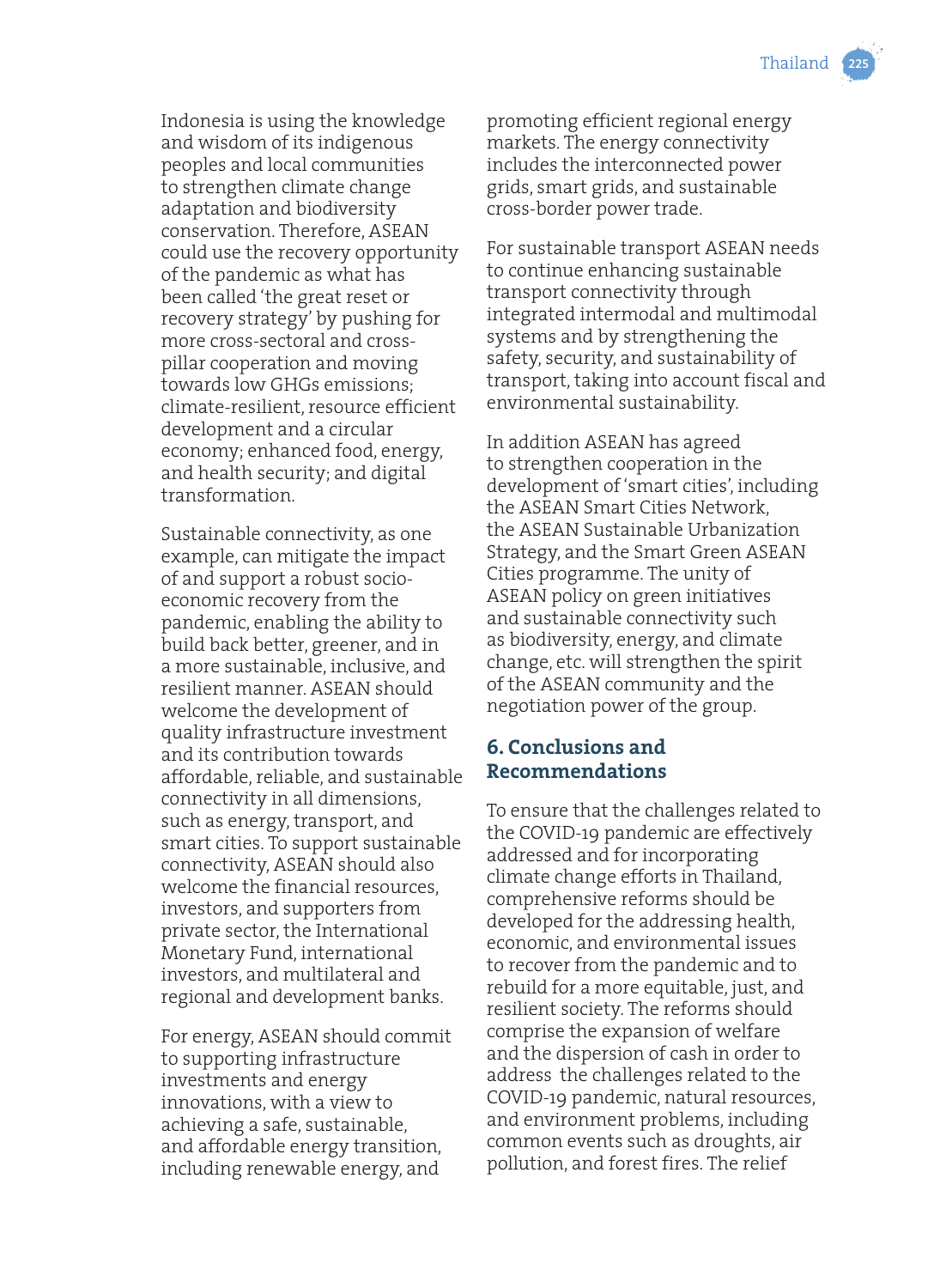package should allocate appropriate budgets for the health sector, the agricultural sector, energy, climate change, and the environment.

 A resilient recovery will demand sustained economic support, longterm thinking, and policies that

include a focus on building back better to jumpstart local economies and enable a green recovery. Several green initiatives need incentives, subsidies, technical support including digital technology, monitoring and evaluation from the government, and investment from the private sector.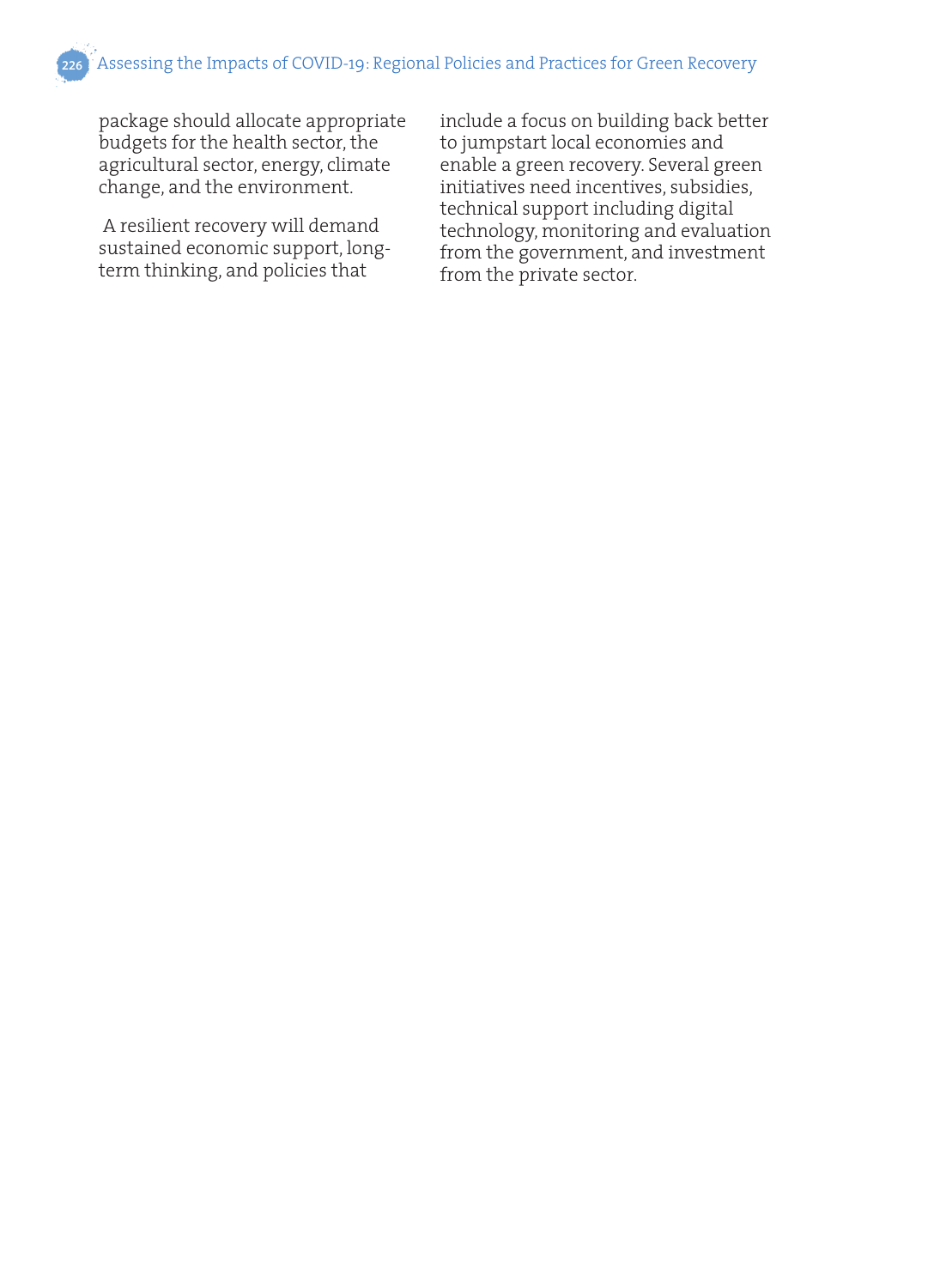

## **REFERENCES**

- International Energy Agency (IEA) (2015), Thailand Alternative Energy Development Plan (AEDP 2015-2036). Paris: IEA. https://www.iea.org/ policies/5787-thailand-alternative-energy-development-plan-aedp-2015-2036 (accessed 10 October 2020).
- IEA (2020), Putting a Price on Carbon An Efficient Way for Thailand to Meet Its Bold Emission Target. Paris: IEA. https://www.iea.org/articles/puttinga-price-on-carbon-an-efficient-way-for-thailand-to-meet-its-boldemission-target (accessed 10 October 2020).
- KResearch (2020a), The Ban on Single-use Plastic Bags…Pushes Business of More Than 400 Million Eco-friendly Bags in 2020 (Current Issue No. 3078). https://kasikornresearch.com/en/analysis/k-econ/business/Pages/ z3078.aspx (accessed 10 October 2020).
- KResearch (2020b), E-commerce Market Value to Stall at 8-10 Percent Growth as 'New Normal' Ushers in a More Competitive Environment (Current Issue No. 3112). https://kasikornresearch.com/en/analysis/k-econ/business/ Pages/z3112.aspx (accessed 10 October 2020).
- KResearch (2020c), Hybrid Biomass Community Power Plants Meet Business Goals and Bolster Farm Income, (Current Issue No. 3096). https:// kasikornresearch.com/en/analysis/k-econ/business/Pages/z3096.aspx (accessed 10 October 2020).
- NAMA Facility (2020), NAMA Facility. http://www.nama-facility.org/projects (accessed 7 October 2020).
- Office of National Higher Education Science Research and Innovation Policy Council (2020), BCG in Action: The New Sustainable Growth Engine. https://www.nxpo.or.th/th/en/report/4175/ (accessed 7 October 2020).
- Pantumkomon, T. (2020), Thailand Issues Regulations for Procurement of Electricity from
- Very Small Power Plants. Tilleke & Gibbins. https://www.tilleke.com/insights/ thailand-issues-regulations-procurement-electricity-very-small-powerplants/ (accessed 11 October 2020).